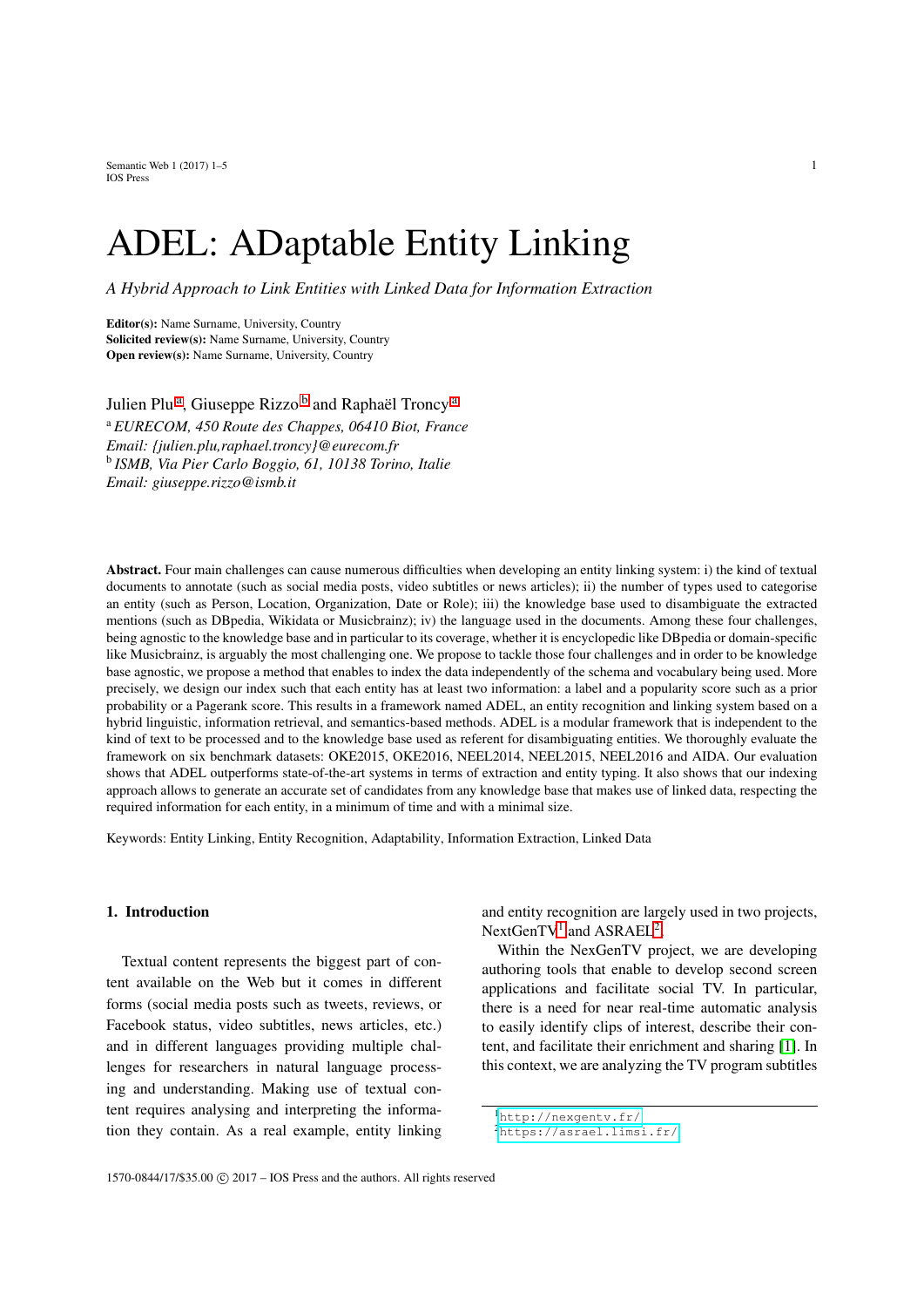in French for extracting and disambiguating named entities and topics of interests. Within the ASRAEL project, we are analyzing large volume of English and French newswire content in order to induce fine grained schema that describe events being reported in the news. More precisely, we extract and disambiguate named entities that are head words to extract attribute values that best describe an event in a completely unsupervised manner [\[35\]](#page-23-0).

## *1.1. Task Description*

At the root of these two projects, there is a need of information extraction that aims to get structured information from unstructured text by attempting to interpret natural language for extracting information about entities, relations among entities and linking entities to external referents. More precisely, entity recognition aims to locate and classify entities in text into defined classes such as Person, Location or Organization. Entity linking (or entity disambiguation) aims to disambiguate entities in text to their corresponding counterpart, referred as resource, contained in a knowledge graph. Each resource represents a real world entity with a specific identifier.

In this paper, we denote a *mention* as the textual surface form extracted from a text. An *entity* as an annotation that varies depending of the task: *i)* when only doing the entity recognition task, an *entity* is the pair *(mention, class)*; *ii)* when only doing the entity linking task, an *entity* is the pair *(mention, link)*; *iii)* when doing both the entity recognition and linking task, an *entity* is the triplet *(mention, class, link)*. A *candidate entity* is one possible entity that we generate in order to disambiguate the extracted mention. *Novel entities* are entities that have not yet appeared in the knowledge base being used. This phenomenon happens mainly in tweets and sometimes in news: typically, people may just become popular but do not have yet an article in Wikipedia.

Many knowledge bases can be used for doing en-tity linking: DBpedia<sup>[3](#page-1-0)</sup>, Freebase<sup>[4](#page-1-1)</sup>, Wikidata<sup>[5](#page-1-2)</sup> to name a few. Those knowledge bases are known for being broad in terms of coverage, while vertical knowledge bases also exist in specific domains, such as Geonames<sup>[6](#page-1-3)</sup> for geography, Musicbrainz<sup>[7](#page-1-4)</sup> for music, or LinkedMDB<sup>[8](#page-1-5)</sup> for movies.

The two main problems when processing natural language text are ambiguity and synonymy. An entity may have more than one mention (synonymy) and a mention could denote more than one entity (ambiguity). For example, the mentions *HP* and *Hewlett-Packard* may refer to the same entity (synonymy), but the mention *Potter* can refer to many entities<sup>[9](#page-1-6)</sup> (ambiguity) such as places, person, band, movie or even a boar. This problem can be extended to any language. Therefore, entity linking is also meant to solve the problems of synonymy and ambiguity intrinsic in natural language.

We illustrate the problems of ambiguity and synonymy in an example depicted in Figure [1:](#page-2-0) the mention *Noah* may correspond to at least two entities *Yannick Noah* and *Joakim Noah*. The need to have a knowledge base with Linked Data is crucial in order to properly disambiguate this example: *Yannick Noah* is a tennis player who has played for the Chicago ATP and US Open (in New York) tournaments, the Chicago tournament happening before the US Open one; *Joakim Noah* is a basketball player who has played for the Chicago Bulls before being enrolled by the New York Knicks team. Therefore, one key word in this example is the year 2007 since *Yannick Noah*'s tennis activity is well before 2007. Therefore, the proper entities for this example are *Joakim Noah*, *New York Nicks* and *Chicago Bulls*.

## <span id="page-1-7"></span>*1.2. Challenges*

Focusing on textual content, we can list four main challenges that the NLP community is addressing for performing such an intelligent processing and that entity recognition and entity linking systems are facing. These challenges primarily affect the strategy used to understand the text, for extracting meaningful information units and linking those to external referents.

1. the nature of the text, referring to the fact that there are two different categories of text: *i)* formal texts, usually well-written and coming from trusted sources such a newspaper, magazine, or encyclopedia; *ii)* informal texts that are texts

<span id="page-1-0"></span><sup>3</sup><http://wiki.dbpedia.org>

<span id="page-1-1"></span><sup>4</sup><https://www.freebase.com>

<span id="page-1-2"></span><sup>5</sup><https://www.wikidata.org>

<span id="page-1-3"></span><sup>6</sup><http://www.geonames.org>

<span id="page-1-4"></span><sup>7</sup><https://musicbrainz.org>

<span id="page-1-5"></span><sup>8</sup><http://www.linkedmdb.org>

<span id="page-1-6"></span><sup>9</sup><https://en.wikipedia.org/wiki/Potter>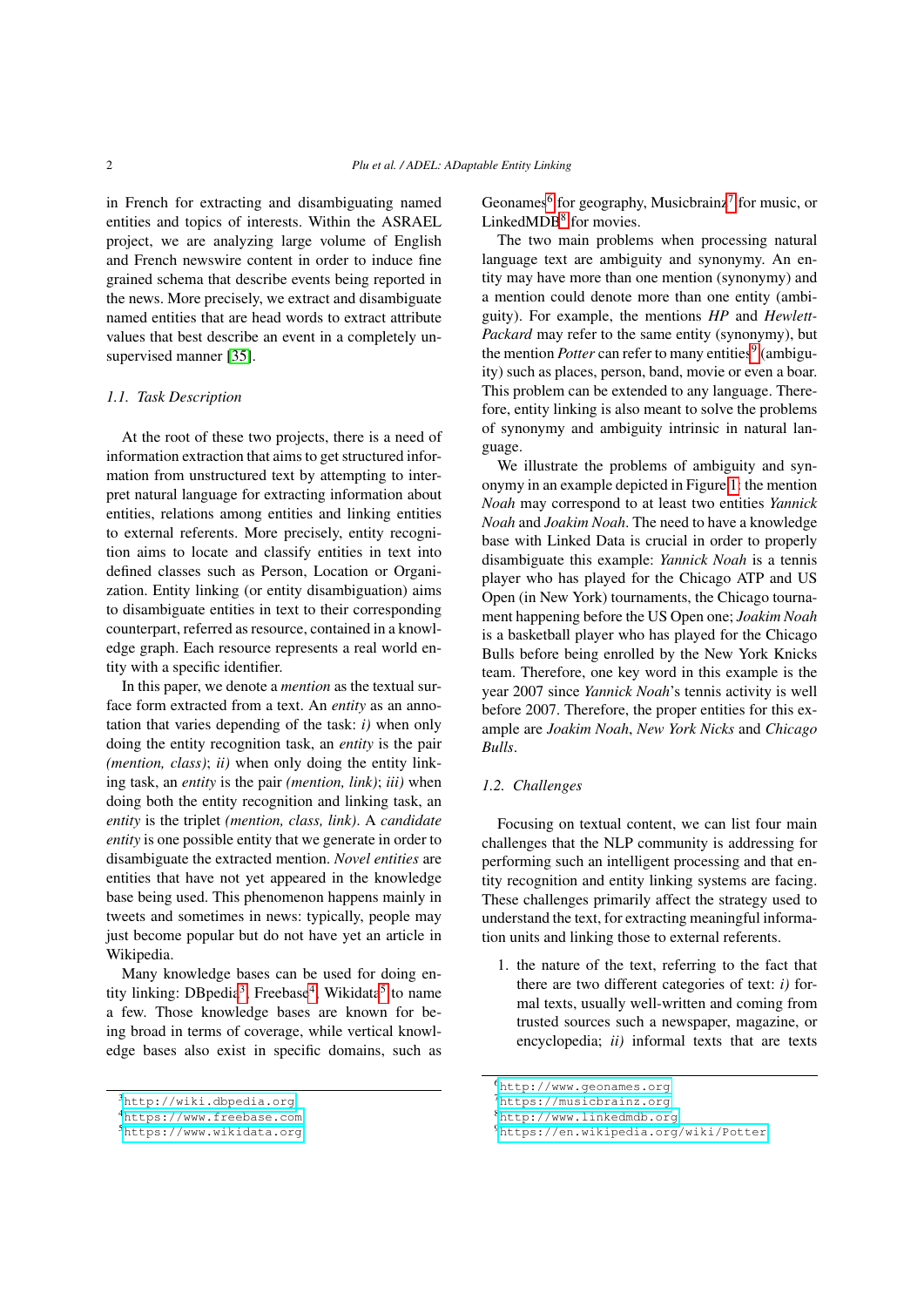<span id="page-2-0"></span>

Before playing for New York, Noah was playing for Chicago since 2007.



Fig. 1. Figure representing an entity linking task

coming from social media platforms or search queries. Each category of textual content has its own peculiarities. For example, tweets are often written without following any natural language rules (grammar-free, slangs, etc.) and the text is mixed with Web links and hashtags. A hashtag is a string preceded by the character # and used to give a topic or a context to a message. This is why one does not process a tweet like a Wikipedia article;

- 2. the language used: textual content on the Web is available in multiple languages and these languages have some particularities that make them more or less difficult to process (for instance, latin languages versus asian languages);
- 3. the entity types: they may exist multiple classes (types) in which an entity can be classified and where each type has a definition. The definition of a type may vary depending on the people. For example, in the text *Meet you at Starbucks on the 42nd street*, one may recognize *Starbucks* as an *Organization* while others may want to consider that *Starbucks* is a *Place* where the local branch of a coffee shop is making business. The two annotations may sound correct according to the setting but with two different definitions.
- 4. the knowledge base used: we can easily imagine that the results of an entity linking system highly depend on the knowledge base being used. First, the *coverage*: if a text is about a movie and one only uses a knowledge base containing descriptions of point of interests and places (such

as Geonames), the number of disambiguated entities is likely to be small, contrarily if a general purpose or cinema specific knowledge base is being used. Second, the *data model*: knowledge bases may use different vocabularies and even models which prevent to query in a uniform way (e.g. Freebase vs DBpedia). They may also use different data modeling technology (e.g. relational database vs linked data). Third, *freshness*: if we use a release of DBpedia dated five years ago, it will not be possible to find the entity *Star Wars: The Force Awakens* and this will make the disambiguation of occurrences of this entity much harder.

## *1.3. Contributions*

We propose a generic framework named ADEL which addresses, with some requirements, the four different challenges described in the Section [1.2:](#page-1-7)

- 1. We propose an entity recognition process that can be independent of the genre of the textual content (i.e. from Twitter or Wikipedia) and language. This process can also be adapted to the different definitions that may exist for extracting a mention and classifying an entity (Section [3.1\)](#page-9-0).
- 2. We handle the different type of linked data models that may exist to design a knowledge base by providing a generic method to index its content and to improve the recall in terms of entity candidate generations (Section [3.2\)](#page-12-0).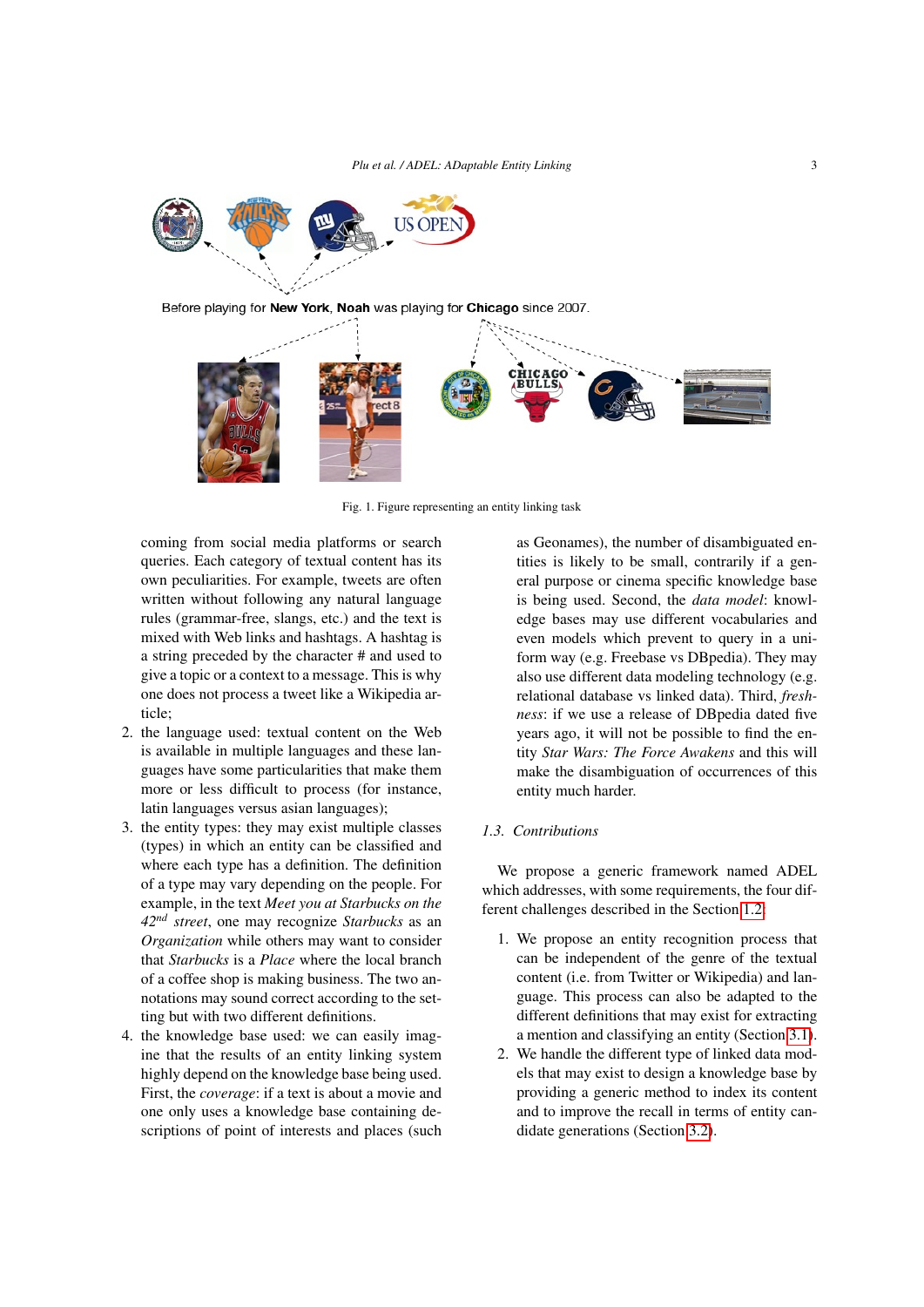- 3. We propose a modular architecture that can be used to design an adaptable entity linking system (Figure [2\)](#page-4-0).
- 4. ADEL is shown to be robust across different evaluation campaigns in terms of entity recognition, entity candidate generation, and entity linking (Section [5\)](#page-16-0).

#### *1.4. Paper Structure*

The rest of the paper is structured as follows: Section [2](#page-3-0) presents related work on entity recognition and entity linking. Sections [3](#page-9-1) and [4](#page-15-0) introduce our approach. Section [5](#page-16-0) describes thoroughly numerous evaluations of our approach on standard benchmarks. Finally, conclusions and future work are proposed in Section [6.](#page-21-0)

### <span id="page-3-0"></span>2. Related Work

In Section [2.1,](#page-3-1) we list and detail the essential inputs needed for performing entity linking namely input text, knowledge base, and provenance of both input text and knowledge base. Next, in Section [2.2,](#page-6-0) we describe the different methods for each component used in the state-of-the-art approaches: mention extraction, entity linking, and joint recognition-linking.

# <span id="page-3-1"></span>*2.1. External Entries Used for Entity Linking*

We identify two external entries for an entity linking system: the text to process and the knowledge base to use for disambiguating the extracted mentions. We extend the definition of what is an external entry for an entity linking system defined in [\[43\]](#page-23-1) where they define the text, the knowledge base and the entity as the three main external entries of an entity linking system. The authors classify the entity itself as a third component because there is currently no agreed upon definition of what is an entity. We identify two cases: *i)* named entities as defined in [\[19\]](#page-22-1) during the MUC-6 evaluation campaign, is the most commonly used definition, and they represent instances of a defined set of categories with ENAMEX (entity name expressions e.g. Person, Location and Organization) and NUMEX (numerical expression). This definition is often extended by including other categories such as Event or Role. *ii)* named entities are a set of resources defined from a knowledge base. This definition allows to recognize and link only the entities contained in the knowledge base.

We have just seen two different definitions of what can be an entity. The current entity linking systems tends to adopt only one definition, making this as a requirement (an external entry) and not a feature to select. In ADEL, we have decided to integrate the two definitions in order to be able to extract, type and link entities belonging to each definition or the two at the same time.

## *2.1.1. Textual Content*

In [\[43\]](#page-23-1), the authors classify a textual content in two categories: short and long text. We propose a different orthogonal categorization where textual content is divided between formal text and informal text. Formal texts are well-written texts coming from trusted sources such a newspaper, magazine, or encyclopedia. These texts are often long texts and provide easier ways to detect the context in which the mentions are used. This context facilitates the way the algorithms used in entity linking are working. People who are writing these texts often use a proper and common vocabulary in order to be understood by the largest set of people and contain none (or a low amount) of misspellings. Nevertheless, formal texts can also be short texts, for example, the title of an article or the caption of a picture. It is then harder to detect the content with short texts, even if they have the same characteristics as long texts in terms of writing style. Generally, we argue that the longer is the text to process, the better the algorithms used in entity linking systems work [\[15\]](#page-22-2).

On the contrary, informal texts are free-written texts mostly coming from social media posts (e.g. tweets) or search query logs. These texts are often short, but they can also be long (e.g. user reviews, forum posts), and generally contain many more misspellings than what formal texts can have. Tweets are the best example since they are often written without following any natural language rules (e.g. grammar-free and slangs) and the text is mixed with short Web links and hashtags. They can also be only composed of emojis. It is easy to imagine that the text *I <3 @justdemi* is more difficult to process by an entity linking system than *I love Demi Moore*.

This categorization is far from being exclusive and video subtitles is another kind of textual content that we aim to process. Subtitles are generally well-written and coming from trusted sources, but they can also come from an automatic speech recognition (ASR) system that will introduce errors and non-existing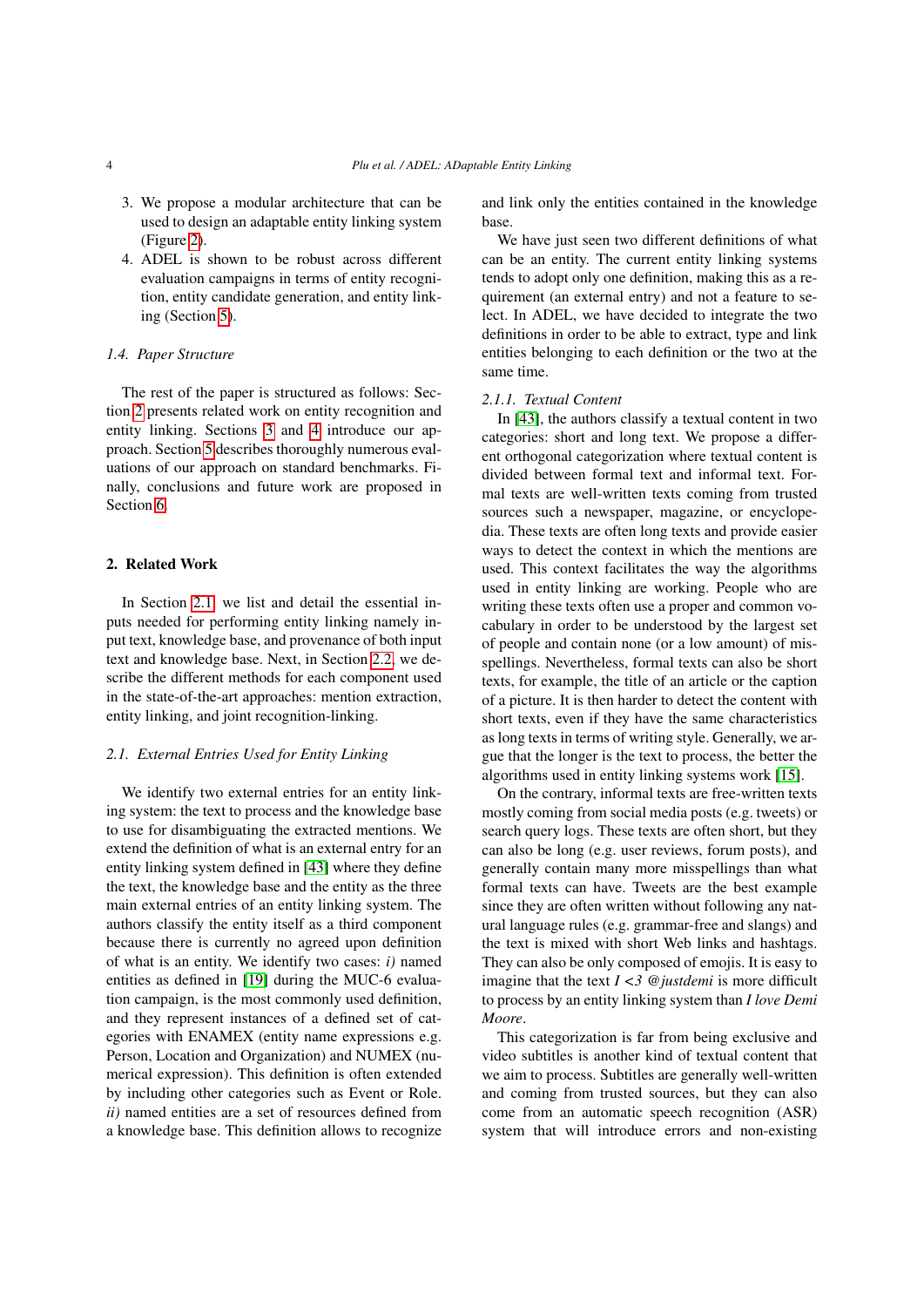<span id="page-4-0"></span>

Fig. 2. ADEL architecture. There are two user entries, the text and the index (based on a knowledge base). A configuration file instantiates the launch of the framework. The text from the input goes to each extractor (relying on external NLP systems) and the output of each extractor goes to the overlap resolution. Next, we generate entity candidate, and link them to an entity from a knowledge base or to NIL.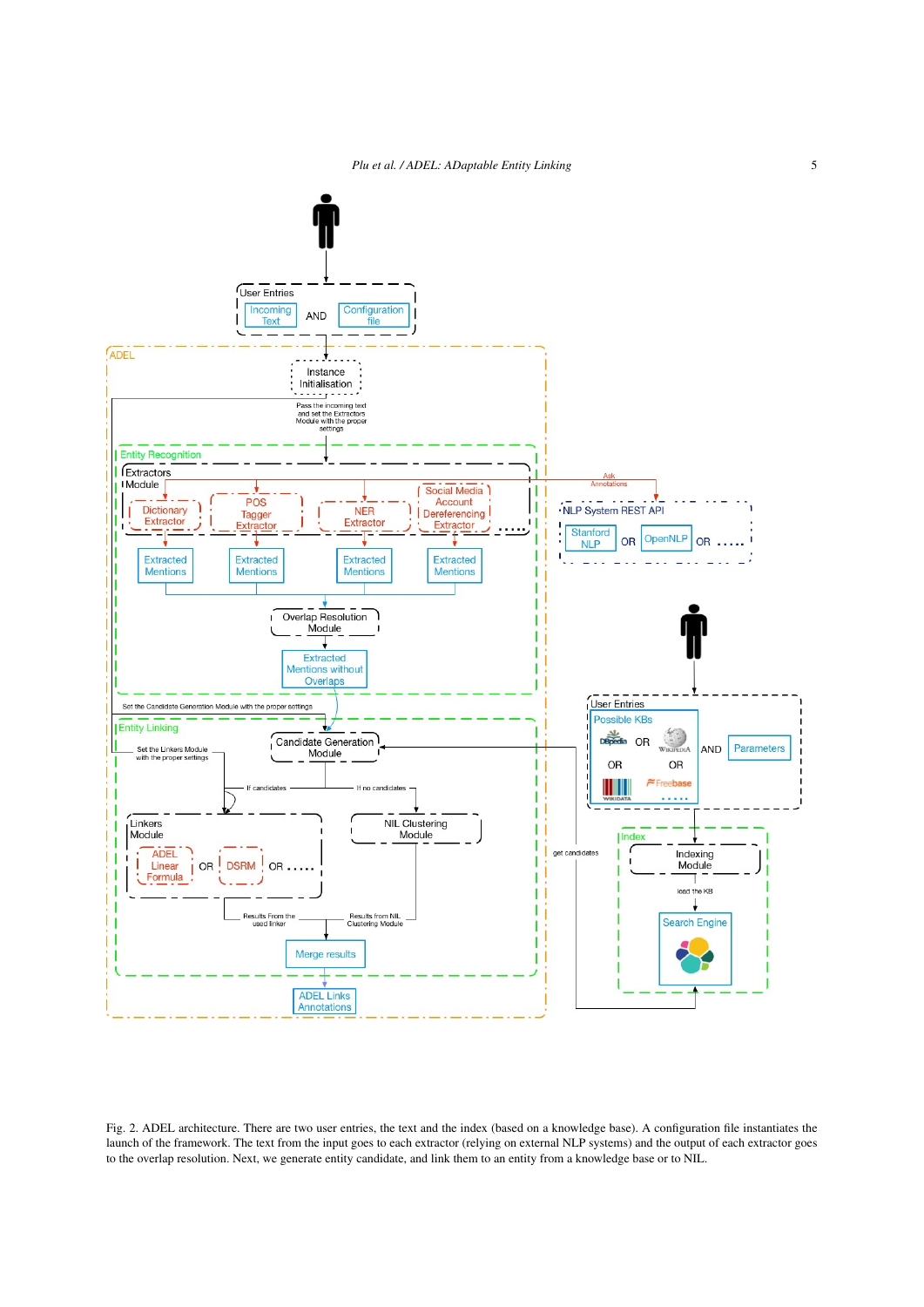words or generate awkward sentences that will make them informal. Similarly, if the video is a stream com-ing from Twitch<sup>[10](#page-5-0)</sup>, it is likely that the subtitles are informal texts.

## <span id="page-5-4"></span>*2.1.2. Knowledge Bases*

Knowledge bases are a fundamental resource for doing entity linking. They often use *linked data* to provide information about entities, their semantic categories and their mutual relationships. Nevertheless, knowledge bases can be stored in different models ranging from graph to relational databases such as Wikipedia. In [\[43\]](#page-23-1), the authors define three characteristics of a knowledge base: *1)* domain-specific versus encyclopedic knowledge bases; *2)* relational database versus linked data; and *3)* updated versus outdated knowledge bases in terms of data freshness. We will complement this by *i*) introducing some existing knowledge bases that have been widely exploited in entity linking, and *ii)* add a fourth characteristic: the different ontologies (schemas) used to describe the data into a knowledge base. For example, Wikidata is not modeled in the same way than DBpedia [\[14\]](#page-22-3). We can reference multiple existing knowledge bases:

- $-$  Wikipedia<sup>[11](#page-5-1)</sup> is a free online multilingual encyclopedia created through decentralized, collective efforts from a huge number of volunteers around the world. Nowadays, Wikipedia has become the largest and most popular encyclopedia in the world available on the Web that is also a very dynamic and quickly growing resource. Wikipedia is composed of pages (articles) that define and describe entities or a topic and each of these pages is referenced by a unique identifier. Currently, the English version of Wikipedia contains over 5.3 million pages. Wikipedia has a large coverage of entities and contains comprehensive knowledge about notable entities. Besides, the structure of Wikipedia provides a set of useful features for entity linking such as a unique label for entities, categories, redirect pages, disambiguation pages and links across Wikipedia pages.
- DBpedia [\[26\]](#page-22-4) is a knowledge base built on top of Wikipedia. DBpedia is created by using the structured information (infobox, hierarchy of the categories, geo-coordinate and external links) contained in each Wikipedia page. Like Wikipedia,

it exists also in multiple languages. The 2016- 04 English version currently describes over 4.6 million entities and over 583 million relations. A large ontology is used to model the data and the number of entities grows similarly to Wikipedia at each release.

- Freebase [\[4\]](#page-22-5) is a knowledge base owned by Google that aims to create a knowledge base of the world by merging a high scalability with a collaborative process. It means that anybody can update the knowledge base and anybody can access to it with a special language,  $MQL<sup>12</sup>$  $MQL<sup>12</sup>$  $MQL<sup>12</sup>$  (Metaweb Query Language) being a query language such as SPARQL but based on a JSON syntax. It contains 1.9 billion entities. Since March 2015, Google has decided to transfer the content of Freebase to Wikidata and has stopped to maintain Freebase.
- Wikidata [\[13\]](#page-22-6) is a project from Wikimedia that aims to be a central hub for the content coming from the different Wikimedia projects. It has an evolving schema where new properties requested by the community are regularly added and it provides labels in many languages. More importantly, all entities across languages are linked and belong to the same big graph. The main goal of Wikidata is to become a central knowledge base and it contains so far over 25 million entities.
- YAGO [\[52\]](#page-23-2) is a multilingual knowledge base that merges all multilingual Wikipedia versions with Wordnet. They use Wikidata as well to check in which language an entity is described. The aim is to provide a knowledge base for many languages that contains real world properties between entities and not only lexical properties. It contains over 4.5 million entities and over 8.9 million relations.
- Babelnet [\[33\]](#page-23-3) is a multilingual knowledge base that merges Wikipedia, Wordnet, Open Multilingual Wordnet, OmegaWiki, Wiktionary and Wikidata. The goal is to provide a multilingual lexical and semantic knowledge base that is mainly based on semantic relations between concepts and named entities. It contains over 7.7 million entities.
- $-$  Musicbrainz<sup>[13](#page-5-3)</sup> is a project that aims to create an open data music relational database. It captures information about artists, their recorded works,

<span id="page-5-0"></span><sup>10</sup><https://www.twitch.tv>

<span id="page-5-1"></span><sup>11</sup><http://www.wikipedia.org>

<span id="page-5-2"></span><sup>12</sup>[https://discourse.cayley.io/t/](https://discourse.cayley.io/t/query-languages-tour/191)

[query-languages-tour/191](https://discourse.cayley.io/t/query-languages-tour/191)

<span id="page-5-3"></span><sup>13</sup><http://www.wikipedia.org>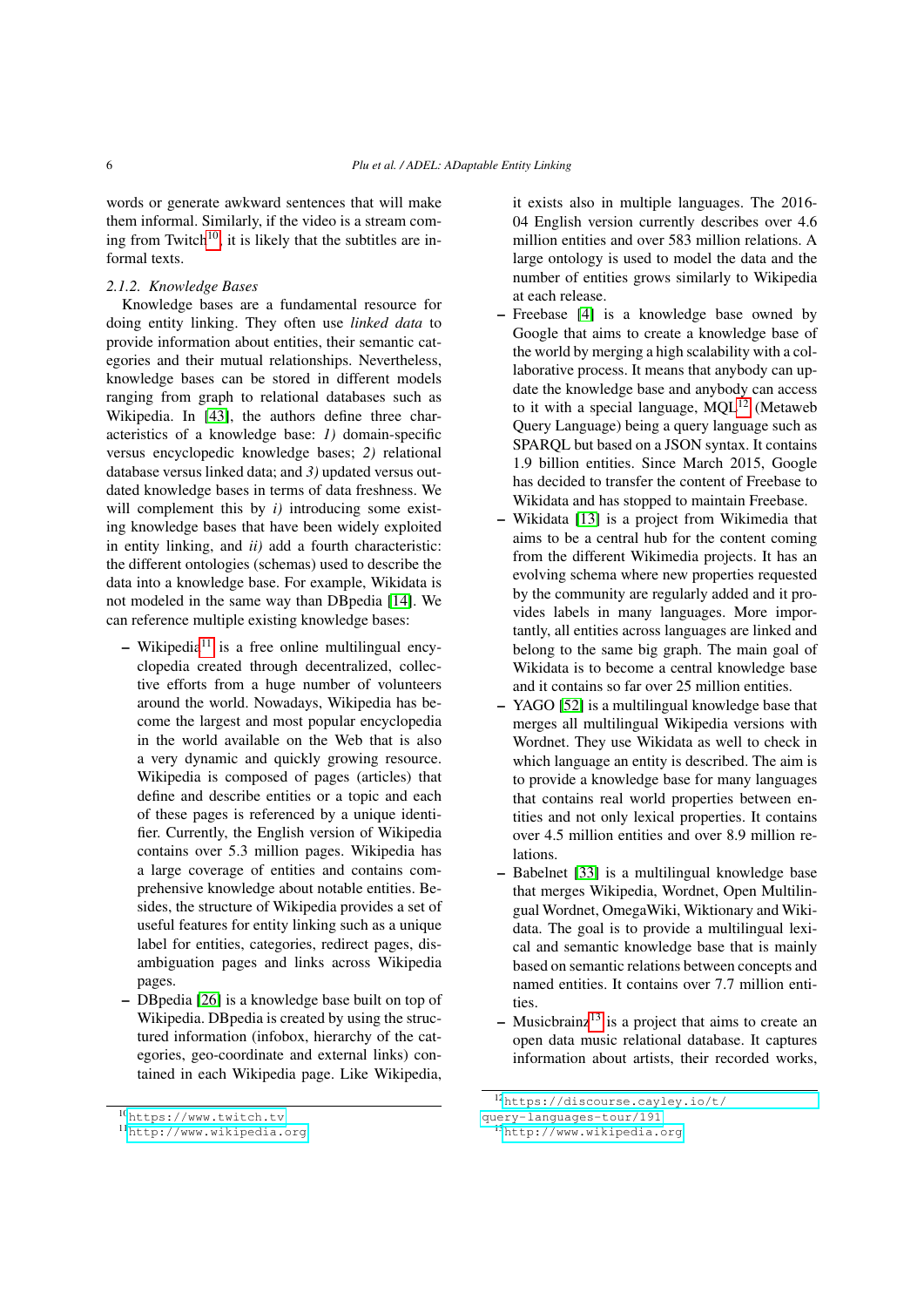the relationships between them. Musicbrainz is maintained by volunteer editors and contains over 53 million entities. A linked data version of Musicbrainz nameed LinkedBrain $z^{14}$  $z^{14}$  $z^{14}$  is also regularly generated.

– 3cixty KB [\[45\]](#page-23-4) is a collection of city-specific knowledge base that contains descriptions of events, places, transportation facilities and social activities, collected from numerous static, nearand real-time local and global data providers. The entities in the knowledge base are deduplicated, interlinked and enriched using semantic technologies.

Besides Wikipedia, all the other cited knowledge bases are available as linked data and are modelled using different ontologies. *DBpedia* uses the DBpedia Ontology<sup>[15](#page-6-2)</sup>; Freebase uses its own data model<sup>[16](#page-6-3)</sup> that has been mapped into RDF by keeping the same property names; YAGO uses its own data model [\[52\]](#page-23-2); Ba-belnet implements the lemon vocabulary<sup>[17](#page-6-4)</sup>; Wikidata has developed its own ontology [\[13\]](#page-22-6). Knowing that, it is difficult to switch from one knowledge base to another due to the modelling problem as most of the disambiguation approaches uses specific values modelled with the schema of the referent knowledge base.

## <span id="page-6-0"></span>*2.2. Common Entity Linking Components*

Regardless of the different entity linking components that intervene in typical workflows [\[43\]](#page-23-1), there are different ways to use these components. We have identified four different workflows:

- 1. systems composed of two independent stages: mention extraction and entity linking. For the mention extraction stage, this generally consists in mention detection and entity typing. For the entity linking stage, there is often entity candidate generation, entity candidate selection, and NIL clustering;
- 2. systems that give a type to the entity at the end of the worflow by using the types of the selected entity from the knowledge base when they exist;
- 3. systems that generate the entity candidates by using a dictionary during the extraction process, and, therefore, that will not be able to deal with NIL entities;
- 4. systems that is a merge of all these steps into a single one, called *joint recognition-linking*.

Since a few years, most of the current entity linking research endeavours are only focusing on linking process as they assume that the mention extraction is a solved problem. While the current state-ofthe-art methods in mention extraction work very well for well-defined types on newswire content [\[47\]](#page-23-5), it is far to be perfect for tweets and subtitles [\[18,](#page-22-7)[46\]](#page-23-6) or for fine-grained entity types. Current state-of-the-art, often, does not detail enough the way they generate the entity candidates or the way they index their knowledge base. Most of the time, they indicate the usage of a dictionary implemented as look up candidates over a Lucene index [\[39](#page-23-7)[,15](#page-22-2)[,30,](#page-23-8)[48,](#page-23-9)[5\]](#page-22-8). We believe that further investigating how this step is made, and how it can be optimized, improves the overall results of any entity linking system.

The tables [1,](#page-7-0) [2](#page-8-0) and [3](#page-10-0) provide a large overview of the methods and features used by the current state-of-theart entity linking systems. The column *entity recognition* indicates if the entities are recognized during the mention extraction process or during the linking process; the column *entity candidate generation* indicates if the generation is applied during the mention extraction or during the linking process. In Table [1](#page-7-0) and Table [2,](#page-8-0) we list the systems that provide a full entity linking workflow. We made the specific Table [3](#page-10-0) for the joint recognition-linking systems as they cannot be split into the conventional workflow cited before.

In Table [1,](#page-7-0) we observe that most of the systems use what we call a semantic-based approach, because they make use of dictionaries that have been generated from semantic data (knowledge bases). When POS tagging is being used, it is essentially a secondary feature that aims to enforce or to discard what has been extracted with the dictionary. Contrarily to the others, AIDA [\[21\]](#page-22-9) uses a pure NLP approach based on Stanford NER [\[16\]](#page-22-10). TagME [\[15\]](#page-22-2) claims to make an overlap resolution between the extracted mentions at the end of this process. Overlap resolution is the process of resolving at least two mentions that overlap in order to make just one mention using a defined heuristic. Further explanation about overlap resolution is provided in the next sections.

<span id="page-6-2"></span><span id="page-6-1"></span><sup>14</sup><https://wiki.musicbrainz.org/LinkedBrainz> <sup>15</sup>[http://wiki.dbpedia.org/](http://wiki.dbpedia.org/services-resources/ontology) [services-resources/ontology](http://wiki.dbpedia.org/services-resources/ontology)

<span id="page-6-3"></span><sup>16</sup>[https://developers.google.com/freebase/](https://developers.google.com/freebase/guide/basic_concepts) [guide/basic\\_concepts](https://developers.google.com/freebase/guide/basic_concepts)

<span id="page-6-4"></span><sup>17</sup><http://lemon-model.net/lemon>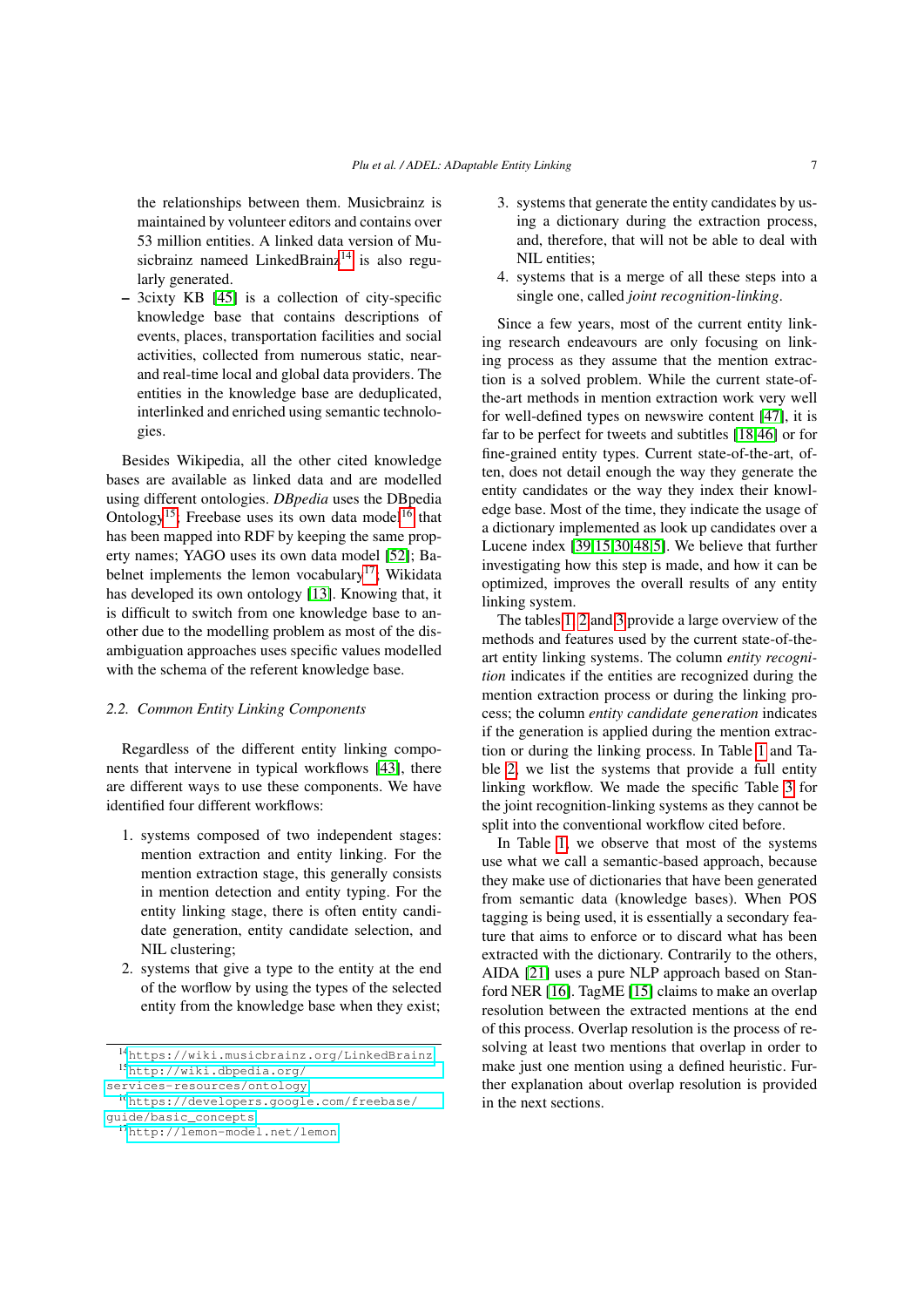<span id="page-7-0"></span>

|                    | Entity Candidate Generation | Yes                                                   | $\overline{\mathbf{n}}$ | yes                                                              | yes                                                                                                                                                                                                                                                                                  | yes                     | yes                                 | yes                                               | yes                      | $\overline{\mathbf{n}}$                                                       |                                                      |
|--------------------|-----------------------------|-------------------------------------------------------|-------------------------|------------------------------------------------------------------|--------------------------------------------------------------------------------------------------------------------------------------------------------------------------------------------------------------------------------------------------------------------------------------|-------------------------|-------------------------------------|---------------------------------------------------|--------------------------|-------------------------------------------------------------------------------|------------------------------------------------------|
|                    | <b>Entity Recognition</b>   | $\tilde{z}$                                           | yes                     | $\overline{\mathbf{n}}$                                          | $\overline{\mathbf{n}}$                                                                                                                                                                                                                                                              | $\overline{\mathbf{a}}$ | $\overline{\mathbf{n}}$             | yes                                               | yes                      | yes                                                                           |                                                      |
|                    | Language Resource(s)        | Freebase<br>Wikipedia<br>gazetteer<br>and             | <b>NER</b> Dictionary   | Wikipedia<br>gazetteer                                           | Wikipedia<br>gazetteer                                                                                                                                                                                                                                                               | <b>Babelnet</b>         | DBpedia<br>gazetteer                | and<br>gazetteer and<br>NER dictionary<br>DBpedia | NER dictionary           | NER Dictionary                                                                |                                                      |
| Mention Extraction | Method                      | lexical similarity                                    |                         | lexical similarity                                               | Wikipedia statistics and<br>agreement,<br>Collective<br><b>NNS</b>                                                                                                                                                                                                                   | Lexical Similarity      | lexical similarity                  | automaton,<br>lexical similarity<br>finite-state  |                          | Ensemble Learning                                                             | Analysis of Named Entity Extraction systems<br>Table |
|                    | Main Features               | N-Grams, stop words removal,<br>punctuation as tokens |                         | N-Grams                                                          | N-grams, all<br>Upper, is<br>Capital-<br>ized, num<br>CapWords, ratio<br>Cap-<br>Words, ratio<br>Cap-<br>Words, ratio<br>Cap-<br>Tokens, average<br>TokenLength, mum-<br>inkerbo, document-<br>ambiguity<br>Ratio, document-<br>Prob, mutual<br>Dependency, is<br>Person, is<br>Loca | N-Grams, POS            | N-Grams, POS                        | POS, capitalized words                            | ï                        | $\bar{1}$                                                                     |                                                      |
|                    | External Tool(s)            |                                                       | StanfordNER[ref]        |                                                                  | OpenNLP                                                                                                                                                                                                                                                                              |                         | LingPipePOS                         | OpenNLP[ref]                                      | StanfordNER              | nois NE Tagger,<br>StanfordNER,<br>OpenNLP, Illi-<br>Ottawa Baseline<br>$\Xi$ |                                                      |
|                    | System                      | E2E[7]                                                | <b>AIDA</b> [21]        | and<br>DataTXT [48] and<br>TagME $[15]$<br>Dexter <sup>[5]</sup> | WAT [39]                                                                                                                                                                                                                                                                             | Babelfy [32]            | Lucene <sup>[30]</sup><br>Spotlight | Spotlight Statisti-<br>cal [9]                    | VINCULUM <sub>[27]</sub> | FOX [50]                                                                      |                                                      |

8 *Plu et al. / ADEL: ADaptable Entity Linking*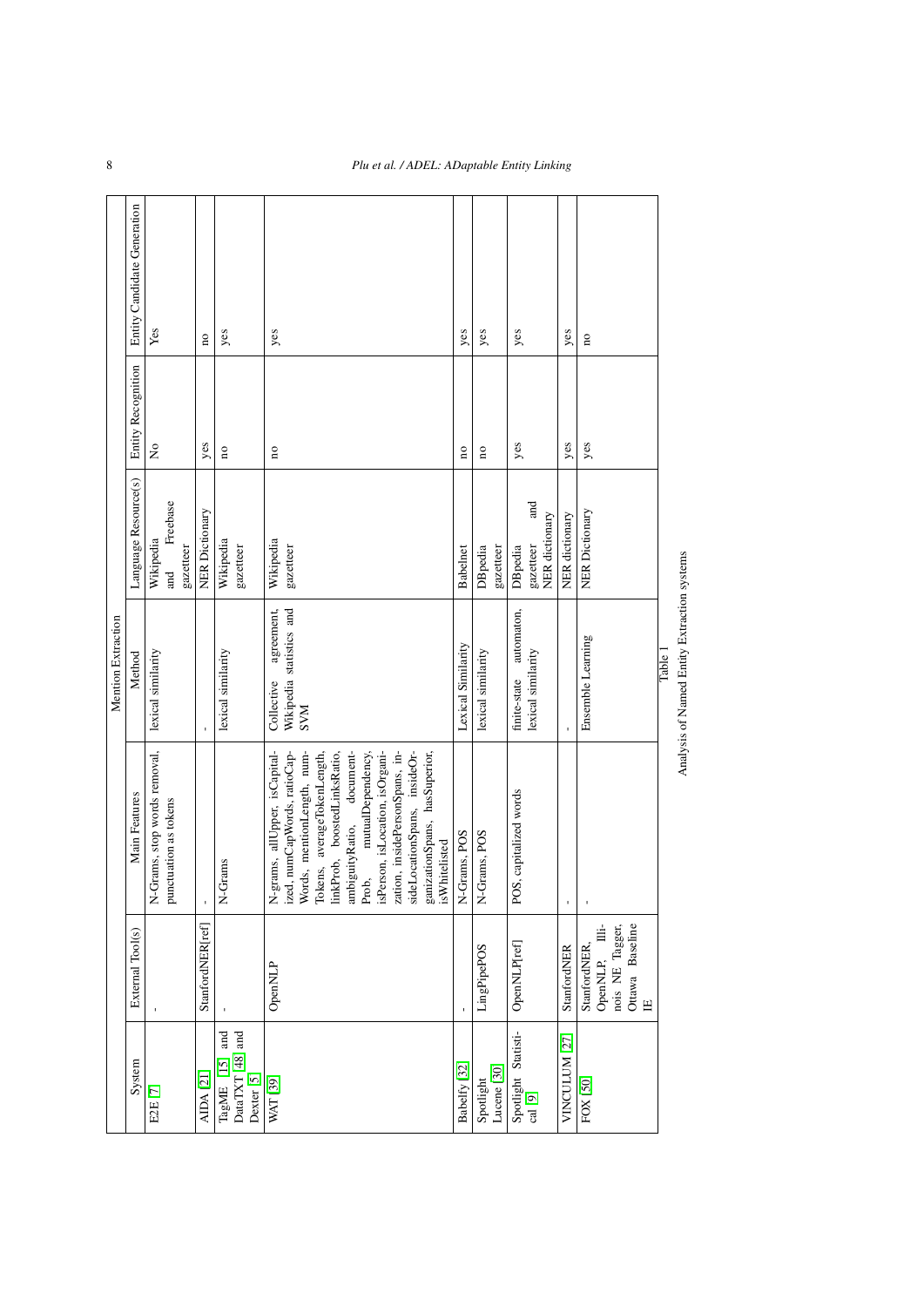|                     | Entity Candidate Generation | $\overline{\mathbf{n}}$                                                                                                                                                           | $\overline{\mathbf{n}}$                                                    | $\overline{\mathbf{n}}$                                     | $\overline{10}$                                                                                              | $\overline{\mathbf{n}}$ | $\overline{10}$                     | $\overline{\mathbf{n}}$                                                    | $\overline{\mathbf{n}}$                        | $\overline{\mathbf{n}}$ |         |
|---------------------|-----------------------------|-----------------------------------------------------------------------------------------------------------------------------------------------------------------------------------|----------------------------------------------------------------------------|-------------------------------------------------------------|--------------------------------------------------------------------------------------------------------------|-------------------------|-------------------------------------|----------------------------------------------------------------------------|------------------------------------------------|-------------------------|---------|
|                     | <b>Entity Recognition</b>   | yes                                                                                                                                                                               | yes                                                                        | yes                                                         | yes                                                                                                          | yes                     | yes                                 | yes                                                                        | yes                                            | yes                     |         |
|                     | NIL Clustering              | $\overline{\mathbf{n}}$                                                                                                                                                           | $\overline{\mathbf{n}}$                                                    | $\overline{10}$                                             | $\overline{10}$                                                                                              | $\overline{\mathbf{n}}$ | $\overline{10}$                     | $\overline{\mathbf{n}}$                                                    | $\overline{\mathbf{n}}$                        | $\overline{\mathbf{n}}$ |         |
| EL (Entity Linking) | Knowledge Base(s)           | Wikipedia, Free-<br>base                                                                                                                                                          | YAGO <sub>2</sub>                                                          | Wikipedia                                                   | Wikipedia                                                                                                    | <b>Babelnet</b>         | DBpedia                             | DBpedia                                                                    | Wikipedia                                      | DBpedia                 | Table 2 |
|                     | Method                      | DCD-SSVM and SMART<br>gradient boosting                                                                                                                                           | graph-based                                                                | collective agreement, link<br>probability, C4.5             | graph-based                                                                                                  | graph-based             | VSM, cosine similarity              | multiplication among the<br>three features, best result<br>is taken        | sum maximisation among<br>the coherence scores | graph-based             |         |
|                     | Main Features               | ngrams, lower case, entity graph<br>features (entity semantic cohesive-<br>features (clicks and visiting infor-<br>statistical<br>ness), popularity-based<br>mation from the Web) | popularity based on Wikipdia, sim-<br>ilarity, coherence, densest subgraph | commonness,<br>Wikipedia statistics<br>mention-entity       | string similarity, commonness, con-<br>Personal-<br>ized PageRank, HITS, SALSA<br>text similarity, PageRank, | densest subgraph        | TF*ICF                              | Wikipedia,<br>string similarity, context similarity<br>popularity based on | types, co-reference, coherence                 | <b>HITS</b>             |         |
|                     | System                      | E2E [7]                                                                                                                                                                           | <b>AIDA</b> [21]                                                           | DataTXT [48] and<br>TagME [15] and<br>Dexter <sup>[5]</sup> | WAT [39]                                                                                                     | Babelfy [32]            | Lucene <sup>[30]</sup><br>Spotlight | Spotlight Statisti-<br>cal [9]                                             | VINCULUM <sup>[27]</sup>                       | FOX [53]                |         |

<span id="page-8-0"></span>Analysis of Named Entity Linking systems Analysis of Named Entity Linking systems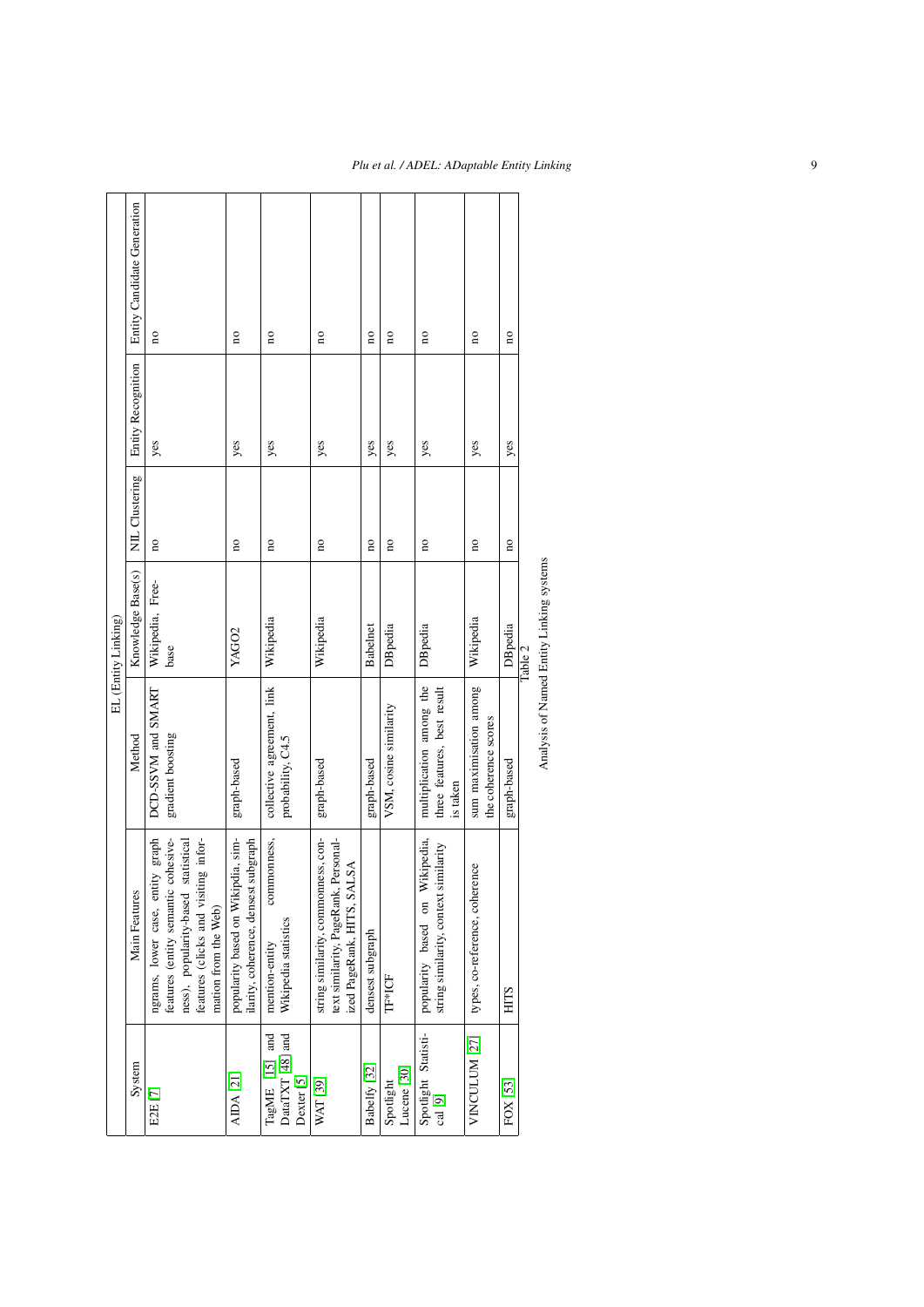In Table [2,](#page-8-0) we observe three approaches: graphbased (use the graph structure of the data), arithmetic formula (combining different scores with mathematical operations) and pure machine learning using different features. At the end of the linking process, the TagME [\[15\]](#page-22-2) and WAT [\[39\]](#page-23-7) systems also do a pruning. None of these systems claim to be able to handle novel entities, that is, disambiguate some entities to *NIL* mainly due to their extraction approach. We also observe how linked data versus relational data is used: most of the listed methods that use a linked data knowledge base tend to have a graph-based linking approach meaning that the structure of the data has a key role into this process. We conclude that linked data promotes graph-based methods and that such knowledge base eases the making of a collective disambiguation. This kind of disambiguation means that we use the relations that the extracted entities have among them in a knowledge base in order to disambiguate them all at the same time.

In Table [3,](#page-10-0) all methods are CRF-based but with some differences among the features being used. The structure of the knowledge base does not really matter since these methods aims primarily to extract or to compute specific features from it.

#### <span id="page-9-1"></span>3. Approach

The goal of an entity linking approach is to recognize and to link all mentions occurring in a text to existing linked data knowledge base entries and to identify new entities not yet included in the knowledge base. ADEL comes with a new architecture (Figure [2\)](#page-4-0) compared to the state-of-the art ones. Those architectures are typically static and show little flexibility for extracting and linking entities. They generally cannot be extended without making important changes that would require to spend a lot of time in terms of integration. For example, for the extraction, it is not possible to add a dictionary extraction engine to AIDA [\[21\]](#page-22-9) or a NER extraction to TagME [\[15\]](#page-22-2). Next, the linking process is also fixed as, for example, we cannot add a method based on a linear formula to Babelfy [\[32\]](#page-23-10) which uses a graph-based approach. Finally, the knowledge base being used is often fixed as well: it is difficult to change as we cannot ask to Babelfy [\[32\]](#page-23-10) to switch from Babelnet [\[33\]](#page-23-3) to another knowledge base that belongs to the Linked Open Data cloud.

ADEL has been designed to enable all those changes. The ADEL architecture is modular where modules

fall within three main categories. The first part, (*Entity Recognition*), contains the modules *Extractors* and *Overlap Resolution*. The second part, (*Index*), contains the module *Indexing*. Finally, the third part, (*Entity Linking*), contains the modules *Candidate Generation*, *NIL Clustering* and *Linkers*. The architecture works with what we call *modules* defined as a piece of the architecture configurable through a configuration file and where each component of a module (in red color on the schema) can be activated or deactivated depending on the pipeline one wants to use. Each module is further detailed in Section [3.1,](#page-9-0) [3.2](#page-12-0) and [3.3.](#page-14-0) A general pipeline can also be automatically configured for some modules.

#### <span id="page-9-0"></span>*3.1. Entity Recognition*

In this section, we describe how we recognize mentions from texts that are likely to be selected as entities with the *Extractor Module*. After having identified candidate mentions, we resolve their potential overlaps using the *Overlap Resolution Module*.

Extractors Module. Currently, we make use of six different extractors: *1)* Gazetteer Tagger, *2)* POS Tagger, *3)* NER Tagger, *4)* Date Tagger, *5)* Number Tagger and *6)* Co-reference Tagger. If two or more of these extractors are activated, they run in parallel. The recognition process is based on external NLP systems such as Stanford CoreNLP [\[29\]](#page-23-14), GATE, NLTK or OpenNLP. To be compliant with any external NLP system, we have based our recognition process on a Web API interface that uses NIF as data exchange format [\[17\]](#page-22-13). Therefore, by using this module, it is possible to switch from one NLP system to another one without changing anything in the code or to combine different systems. An example is available with Stanford CoreNLP<sup>[18](#page-9-2)</sup>.

1. The Gazetteer Tagger relies on the integrated handling proposed in NLP systems such as *RegexNER*[19](#page-9-3) of Stanford CoreNLP, *Dictionary-NameFinder*[20](#page-9-4) for OpenNLP or the *Dictionary Setup*<sup>[21](#page-9-5)</sup> for GATE. We also propose an automated way to generate a dictionary by issuing

<span id="page-9-3"></span><span id="page-9-2"></span><sup>18</sup><https://github.com/jplu/stanfordNLPRESTAPI> <sup>19</sup>[http://stanfordnlp.github.io/CoreNLP/](http://stanfordnlp.github.io/CoreNLP/regexner.html) [regexner.html](http://stanfordnlp.github.io/CoreNLP/regexner.html)

<span id="page-9-4"></span><sup>20</sup>[http://opennlp.apache.org/documentation/](http://opennlp.apache.org/documentation/apidocs/opennlp-tools/opennlp/tools/namefind/DictionaryNameFinder.html) [apidocs/opennlp-tools/opennlp/tools/namefind/](http://opennlp.apache.org/documentation/apidocs/opennlp-tools/opennlp/tools/namefind/DictionaryNameFinder.html) [DictionaryNameFinder.html](http://opennlp.apache.org/documentation/apidocs/opennlp-tools/opennlp/tools/namefind/DictionaryNameFinder.html)

<span id="page-9-5"></span><sup>21</sup>[https://gate.ac.uk/sale/tao/splitch13.](https://gate.ac.uk/sale/tao/splitch13.html#x18-34700013.9.2) [html#x18-34700013.9.2](https://gate.ac.uk/sale/tao/splitch13.html#x18-34700013.9.2)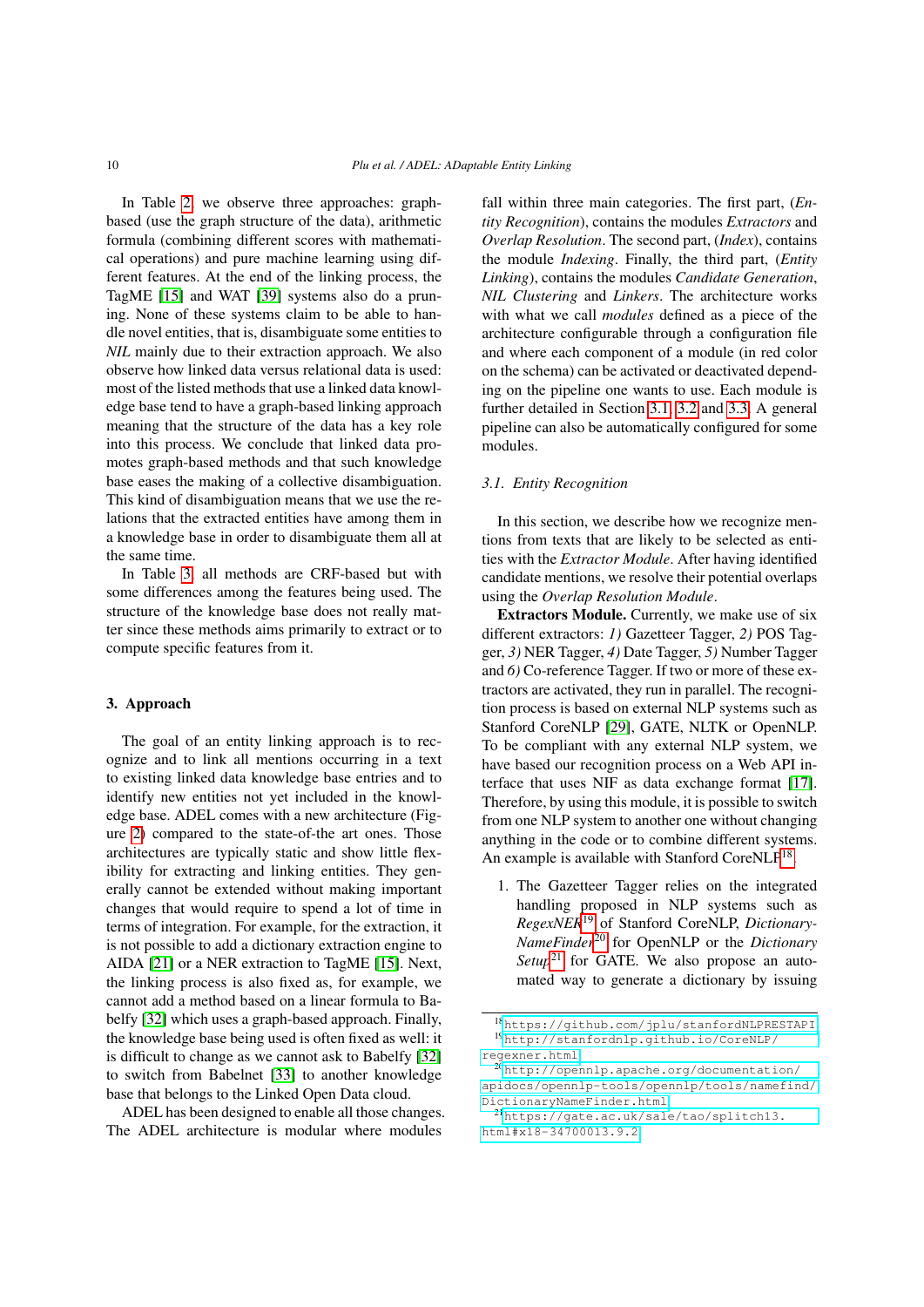<span id="page-10-0"></span>

|                            | JRL (Joint Recognition-Linking)                                                                                                                                                                                                         |                                                       |                              |                |  |  |  |  |
|----------------------------|-----------------------------------------------------------------------------------------------------------------------------------------------------------------------------------------------------------------------------------------|-------------------------------------------------------|------------------------------|----------------|--|--|--|--|
| System                     | <b>Main Features</b>                                                                                                                                                                                                                    | Method                                                | Knowledge Base(s)            | NIL Clustering |  |  |  |  |
| <b>J-NERD</b> [34]         | linguistic features (POS, de-<br>pendency, tokens, etc.), coher-<br>ence among entities, context<br>similarity and entity type                                                                                                          | CRF probabilistic<br>graphical model<br>and inference | Wikipedia                    | N <sub>0</sub> |  |  |  |  |
| <b>JERL</b> [28]           | NER features (tokens, POS,<br>etc.), linking features (proba-<br>bilities word sequence, context<br>similarity) and mutual depen-<br>dency (categories information,<br>popularity, relationship, etc.)                                  | semi-CRF                                              | Wikipedia                    | yes            |  |  |  |  |
| Durett<br>et<br>al. $[11]$ | features<br>co-reference<br>(first)<br>word, headword, last word,<br>context, length, mention type),<br>NER features (word identity,<br>POS, word class, word shape,<br><b>Brown</b><br>clusters.<br>common<br>bigrams, capitalization) | <b>CRF</b><br>and infer-<br>ence                      | Wikipedia                    | yes            |  |  |  |  |
| <b>NEREL [49]</b>          | token-level, capitalization, en-<br>tity co-occurrence, entity type,<br>binary relations, exact match<br>and fuzzy match                                                                                                                | maximum<br>en-<br>tropy                               | Wikipedia<br>and<br>Freebase | yes            |  |  |  |  |

Table 3

Analysis of joint recognition-linking systems

SPARQL queries to a linked data knowledge base that is inspired from how GATE generates its dictionaries. While using a dictionary as extractor, it gives the possibility to be very flexible in terms of entities to extract and their corresponding type, and allows to handle multiple languages.

- 2. The POS Tagger extractor is configured to extract singular and plural proper nouns and to attach the generic type *THING*. In order to handle tweets, we use the model proposed in [\[10\]](#page-22-15).
- 3. The NER Tagger extractor aims to extract named entities that are classified through the taxonomies used by Stanford CoreNLP, OpenNLP, GATE or others NLP systems. In order to handle tweets, we train a model using the data from the NEEL Challenge [\[43\]](#page-23-1).
- 4. The Date Tagger aims to recognize all surface forms that represents temporal expression such as *Today*, *December 18, 1997* or *1997/12/18* and relies on current temporal systems such as *SU-Time*[22](#page-10-1) , *ManTIME*[23](#page-10-2) or *HeidelTime*[24](#page-10-3) .
- 5. The Number Tagger aims to recognize the digit numbers (e.g. 15, 1, 35) or their textual representation (e.g. one, thirty), and can be done by either a NER Tagger (with Stanford NER), a POS Tagger (with the  $CD^{25}$  $CD^{25}$  $CD^{25}$  tag) or regular expressions.
- 6. The Co-reference Tagger aims to extract coreferences inside a same document but not across documents. The annotators provided by Stanford CoreNLP, OpenNLP, GATE or others NLP systems can be used.

We have the possibility to combine all these extractors, but also to combine the various NER models into one NER Tagger extractor. More precisely, we use a model combination method that aims to jointly make use of different CRF models in Stanford NER as described in the Algorithm [1.](#page-11-0) This algorithm shows that the order in which the models are applied is important. In Stanford NER, it is called *NER Classifier Combiner*. This logic can be extended to any other NER tagger. We explain the logic of this NER model combination using the following example: *William Bradley Pitt (born December 18, 1963) is an American actor and producer.*. The details for the models being used are

<span id="page-10-1"></span><sup>22</sup>[https://nlp.stanford.edu/software/sutime.](https://nlp.stanford.edu/software/sutime.shtml) [shtml](https://nlp.stanford.edu/software/sutime.shtml)

<span id="page-10-3"></span><span id="page-10-2"></span><sup>23</sup><https://github.com/filannim/ManTIME/> <sup>24</sup>[https://github.com/HeidelTime/heideltime/](https://github.com/HeidelTime/heideltime/releases) [releases](https://github.com/HeidelTime/heideltime/releases)

<span id="page-10-4"></span><sup>25</sup>[https://sites.google.com/site/](https://sites.google.com/site/partofspeechhelp/#TOC-CD-) [partofspeechhelp/#TOC-CD-](https://sites.google.com/site/partofspeechhelp/#TOC-CD-)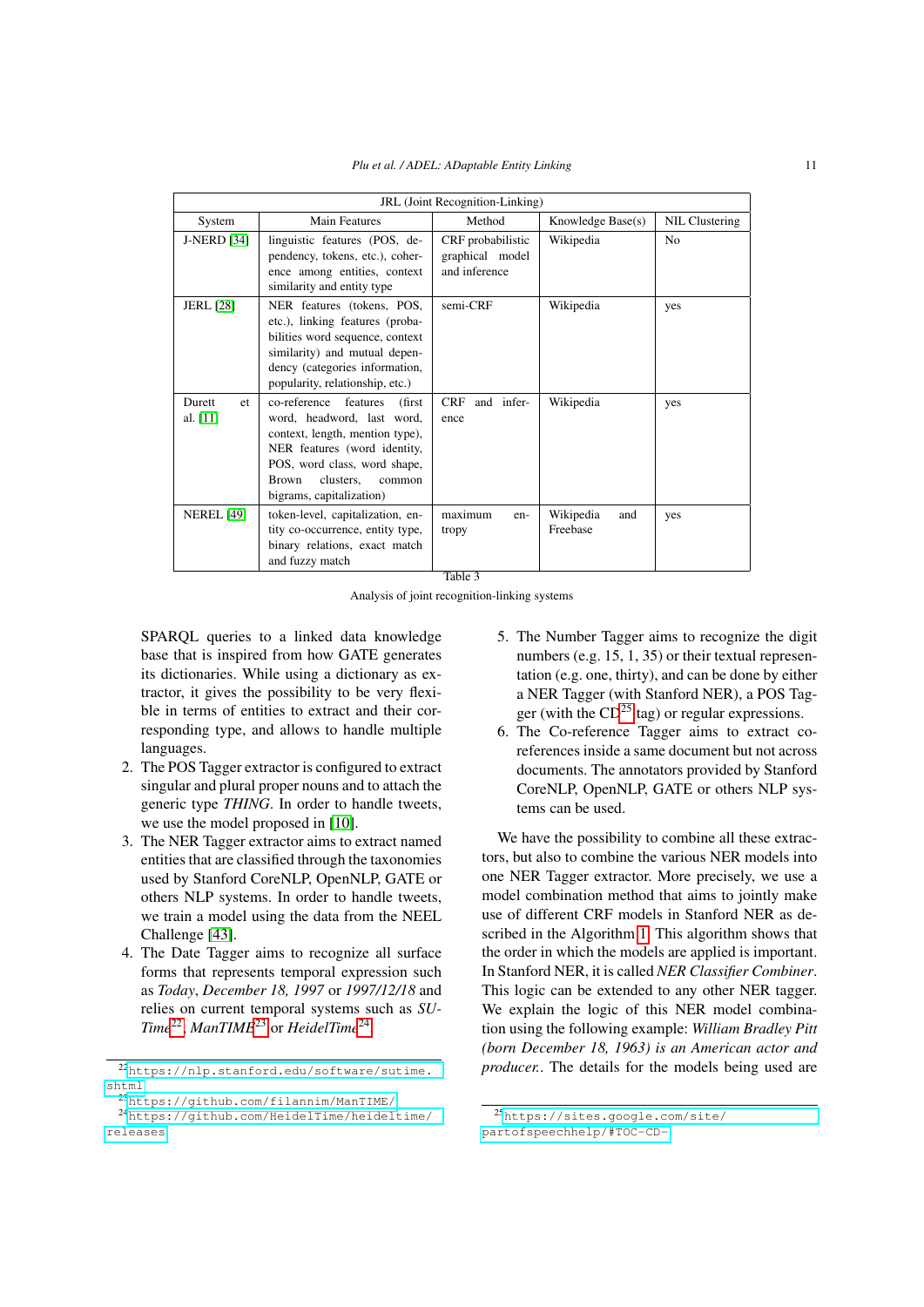Algorithm 1: Algorithm used in ADEL to combine multiple CRF models

|              |                                        | <b>Result:</b> Annotated tokens                                    |  |  |  |  |  |  |  |
|--------------|----------------------------------------|--------------------------------------------------------------------|--|--|--|--|--|--|--|
|              |                                        | <b>Input</b> : $(Txt, M)$ with Txt the text to be                  |  |  |  |  |  |  |  |
|              | annotated and $M$ a list of CRF models |                                                                    |  |  |  |  |  |  |  |
|              |                                        | <b>Output:</b> $A = List({\{token, label\}})$ a list of tuples     |  |  |  |  |  |  |  |
|              |                                        | $\{token, label\}$                                                 |  |  |  |  |  |  |  |
| 1            | begin                                  |                                                                    |  |  |  |  |  |  |  |
| $\mathbf{2}$ |                                        | $finalTuples \leftarrow EmptyList();$                              |  |  |  |  |  |  |  |
| 3            |                                        | foreach <i>model in</i> M do                                       |  |  |  |  |  |  |  |
|              |                                        | $\sqrt{\star}$ <i>tmpTuples</i> contains the                       |  |  |  |  |  |  |  |
|              |                                        | tuples {token, label} got from                                     |  |  |  |  |  |  |  |
|              |                                        | model<br>$\star/$                                                  |  |  |  |  |  |  |  |
| 4            |                                        | <i>tmpTuples</i> $\leftarrow$ apply <i>model</i> over <i>Txt</i> ; |  |  |  |  |  |  |  |
| 5            |                                        | <b>foreach</b> {token, label} in tmpTuples <b>do</b>               |  |  |  |  |  |  |  |
| 6            |                                        | <b>if</b> token from $\{token, label\}$ not in                     |  |  |  |  |  |  |  |
|              |                                        | $finalTuples$ then                                                 |  |  |  |  |  |  |  |
| 7            |                                        | add {token, label} in $finalTuples;$                               |  |  |  |  |  |  |  |
| 8            |                                        | end                                                                |  |  |  |  |  |  |  |
| q            |                                        | end                                                                |  |  |  |  |  |  |  |
| 10           | end                                    |                                                                    |  |  |  |  |  |  |  |
|              | 11 end                                 |                                                                    |  |  |  |  |  |  |  |

<span id="page-11-0"></span>available in the Stanford NER documention<sup>[26](#page-11-1)</sup>. If we only apply the 4 classes model, we get the following result: *William Bradley Pitt* as *PERSON*, and *American* as *MISC*. If we only apply the 7 classes model, we get the following result: *William Bradley Pitt* as *PER-SON* and *December 18, 1963* as *DATE*. If we apply both models at the same time using the model combination logic, wet get the following result: *William Bradley Pitt* as *PERSON*, *December 18, 1963* as *DATE* and *American* as *MISC* corresponding here to the sets union.

This combination of different models can, however, lead to a labelling problem. Let's imagine two models trained on two different datasets, where in one dataset a location is labelled as *LOC* but in the other dataset, it is labelled as *Place*. Therefore, if we apply a combination of these two models, the results will contain labelled entities that represents a location but some of them with the label *LOC* and others with the label *Place* and some mentions could have one label or the other depending on the order in which the models have been applied. In this case, the classes are not anymore harmonized because we are mixing models that have been trained with different labels for representing the same type of entities. In order to solve this labelling problem, we propose a two-step solution: *i)* do not mix models that have been trained with different labels to represent the same entity type but, instead, create two instances of a NER extractor where each one has a combination of compatible models; and *ii)* use an overlap resolution module that resolves the overlaps among the extracted mentions from each extractor and harmonize the labels coming from models of different instances of a NER extractor into a same labelling definition.

Overlap Resolution Module. This module aims to resolve the overlaps among the outputs of the extractors and to give one output without overlaps. The logic of this module is as follows: given two overlapping mentions, *e.g.* States of America from the NER Tagger and United States from the POS Tagger, we only take the union of the two phrases. We obtain the mention United States of America and the type provided by the NER Tagger is selected. The overlaps in terms of text are easy to resolve, but it becomes much harder for the types when we have to decide which type to keep when two types come from two different extractors.

A first case is when two labels represent the same category, for example *LOCATION* from the Stanford 3-class model and *dul:Place* from a model trained with the OKE2015 dataset<sup>[27](#page-11-2)</sup>. In order to solve this ambiguity, we have developed a mapping represented in SKOS between the types from multiple sources where the sources are: the labels given by the three default models of Stanford NER, the DUL ontol- $ogy^{28}$  $ogy^{28}$  $ogy^{28}$ , the Schema.org ontology<sup>[29](#page-11-4)</sup>, the DB pedia on-tology<sup>[30](#page-11-5)</sup>, the Music ontology [\[41\]](#page-23-18), the NERD ontology [\[44\]](#page-23-19) and the NEEL taxonomy [\[43\]](#page-23-1). A sample of this mapping for the type *Person* is provided at [https://gist.github.com/jplu/](https://gist.github.com/jplu/74843d4c09e72845487ae8f9f201c797) [74843d4c09e72845487ae8f9f201c797](https://gist.github.com/jplu/74843d4c09e72845487ae8f9f201c797) and the same logic is applied for the other types. With this mapping, it is then possible to jump from one source to another with a SPARQL query. We are also using the notion of *broad* and *narrow* matches from SKOS

<span id="page-11-1"></span><sup>26</sup>[https://nlp.stanford.edu/software/CRF-NER.](https://nlp.stanford.edu/software/CRF-NER.shtml#Models) [shtml#Models](https://nlp.stanford.edu/software/CRF-NER.shtml#Models)

<span id="page-11-2"></span><sup>27</sup>[https://ckan.project-hobbit.eu/fr/dataset/](https://ckan.project-hobbit.eu/fr/dataset/oke2015_task1) [oke2015\\_task1](https://ckan.project-hobbit.eu/fr/dataset/oke2015_task1)

<span id="page-11-3"></span><sup>28</sup>[http://www.ontologydesignpatterns.org/ont/](http://www.ontologydesignpatterns.org/ont/dul/DUL.owl) [dul/DUL.owl](http://www.ontologydesignpatterns.org/ont/dul/DUL.owl)

<span id="page-11-5"></span><span id="page-11-4"></span><sup>29</sup><http://schema.org>

<sup>30</sup>[http://mappings.dbpedia.org/server/](http://mappings.dbpedia.org/server/ontology/classes/) [ontology/classes/](http://mappings.dbpedia.org/server/ontology/classes/)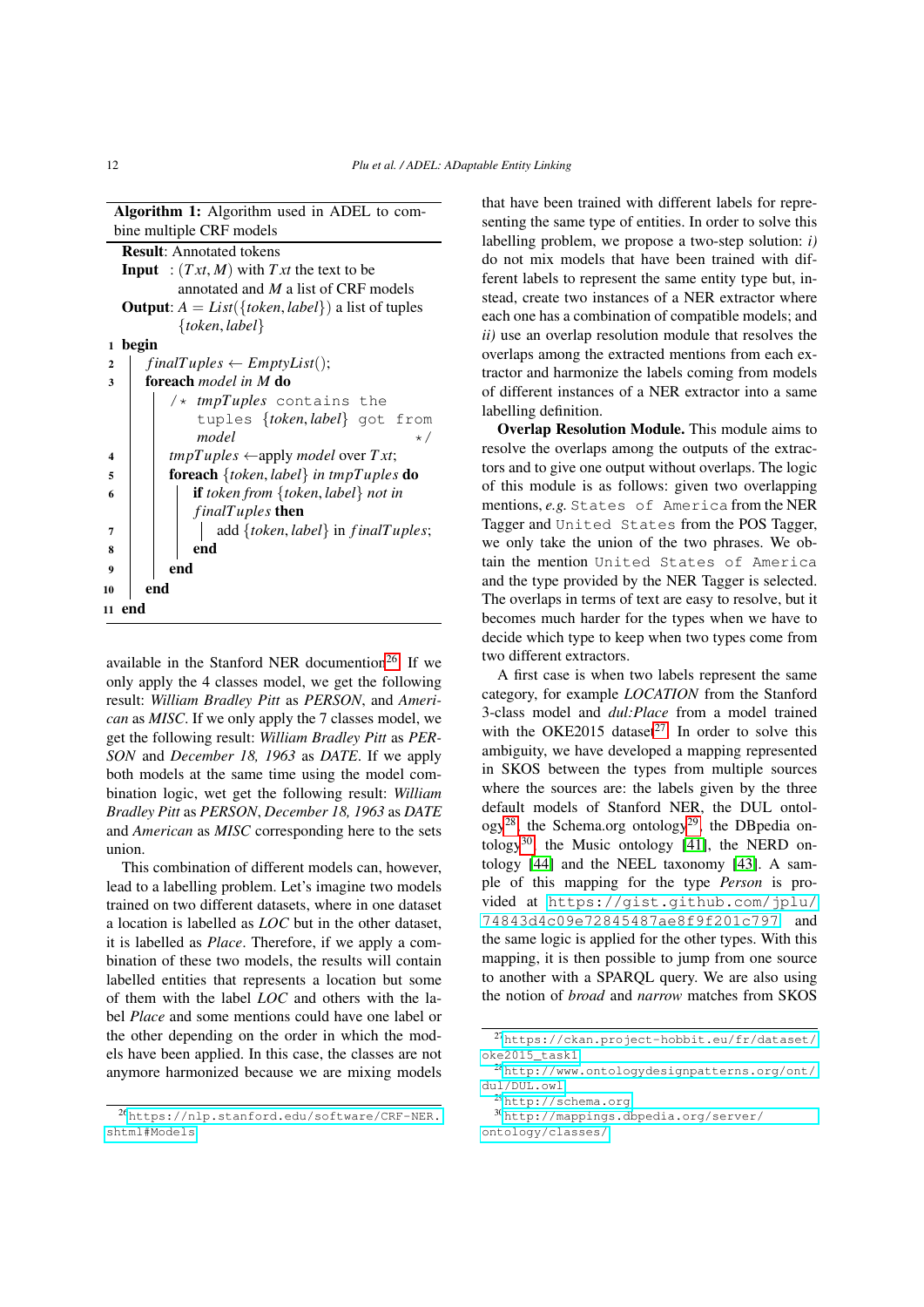in order to introduce a hierarchy among the types allowing the possibility to get a parent or sub-category if an equivalent one does not exist.

This recognition process allows us to handle a large set of languages and document types by *i)* cleverly combining different annotators from multiple external systems, and *ii)* merging their results by resolving their overlaps and aligning their types. Once we succeed to recognize the entities, we generate entity candidates retrieved from the knowledge base. In the next section, we describe in detail the process of indexing a knowledge base as an essential task for the retrieval.

#### <span id="page-12-0"></span>*3.2. Indexing Linked Data*

In this section, we describe how we index a knowledge base and how we optimize the search over it with the *Indexing Module*. The module is composed of two steps: *i)* indexing and *ii)* search optimization. As detailed in Section [2.1.2,](#page-5-4) there are multiple differences across the existing knowledge bases that make the indexing process very complex. The following process can be applied to any knowledge base that uses linked data. We will detail what are the minimum linked data requirements that a knowledge base should comply with, but also the extra other linked data that they might contain.

Indexing. The first step consists in extracting all entities that will be indexed using a SPARQL query. This query defines as many constraints as necessary. The minimum requirements for an entity to be indexed is to have an ID, a label, and a score. This score can correspond to the PageRank of the entity, or to any other way to score the entities in a linked data knowledge base. For example, with DBpedia, the corresponding required dumps<sup>[31](#page-12-1)</sup> are: Labels, Page Ids and Page Links. The Page Links dump is only used to compute the PageRank of the DBpedia entities and will not be loaded. We use a dedicated graph library<sup>[32](#page-12-2)</sup> in order to compute the PageRank and generate an RDF file that contains the PageRank score for all entities. In general, one needs to generate a file that contains only the links across the entities from the same source in order to compute their PageRank. For DBpedia, we are also using other dumps: anchor texts, instance types, instance type transitive, disambiguation links, long abstracts, mapping-based literals, and redirects. Once done, we load all the dumps into a triple store and use a SPARQL query (Query [1](#page-12-3) for DBpedia or Query [3](#page-12-4) for Musicbrainz) that retrieves the wanted entities. In the case of DBpedia, we add an additional constraint such as not be a redirect or a disambiguation page. Next, for each entity we got via this first query, we run a second SPARQL query that has for role to retrieve all the data we want to index. The Query [2](#page-12-5) and the Query [4](#page-13-0) are respectively used for DBpedia and Musicbrainz.

```
PREFIX dbo: <http://dbpedia.org/ontology/>
PREFIX rdfs: <http://www.w3.org/2000/01/rdf-schema#><br>SELECT DISTINCT ?s
FROM <http://dbpedia.org>WHERE {<br>?s rdfs:label ?label .<br>?s dbo:wikiPageRank ?pr .
       ?s dbo: wikiPageID ?id
       filter not exists{?s dbo:wikiPageRedirects ?x} .<br>filter not exists{?s dbo:wikiPageDisambiguates ?y} .
}
```
Listing 1: SPARQL query that filters the entities we would like to index

```
PREFIX dbo: <http://dbpedia.org/ontology/><br>PREFIX rdfs: <http://www.w3.org/2000/01/rdf—schema#><br>PREFIX xsd: <http://www.w3.org/2001/XMLSchema#><br>SELECT DISTINCT ?p
(GROUP_CONCAT(DISTINCT ?o; separator="−−−−−") AS ?vals)
FROM <http://dbpedia.org> WHERE {
      {
             <http://dbpedia.org/resource/Barack_Obama> ?p ?o .<br>FILTER(DATATYPE(?o) = xsd:string ||
                  LANG(?o) = \sin")
      \} UNION \left\{VALUES ?p {dbo:wikiPageRedirects<br>dbo:wikiPageDisambiguates}.
             ?x ?p <http://dbpedia.org/resource/Barack_Obama>
             ?x rdfs: label ?o\{ UNION \}VALUES ?p { rdf : type }
             <http ://dbpedia.org/resource/Barack_Obama> ?p ?o .<br>FILTER(CONTAINS(str(?o),
                   " http://dbpedia.org/ontology/")).
       } UNION {
             VALUES ?p {dbo:wikiPageRank dbo:wikiPageID} .<br><http://dbpedia.org/resource/Barack_Obama> ?p ?o .
       }
}
```
Listing 2: SPARQL query to retrieve interesting content for the entity *http://dbpedia.org/resource/Barack\_Obama*. This query is extended to each entity retrieved from the first DBpedia query

```
PREFIX dbo: <http://dbpedia.org/ontology/><br>PREFIX mo: <http://purl.org/ontology/mo/><br>PREFIX rdfs: <http://www.w3.org/2000/01/rdf—schema#><br>PREFIX foaf: <http://xmlns.com/foaf/0.1/>
```

```
PREFIX dc: <http://purl.org/dc/elements/1.1/><br>SELECT DISTINCT ?s
```

```
FROM <http://musicbrainz.org>WHERE {
```

```
?s mo: musicbrainz_guid ?id .<br>?s dbo: wikiPageRank ?pr .
```

```
{
```

```
?s rdfs:label ?label .
```

```
} UNION {
```
<span id="page-12-2"></span><span id="page-12-1"></span><sup>31</sup><http://wiki.dbpedia.org/downloads-2016-04> <sup>32</sup><http://jung.sourceforge.net/>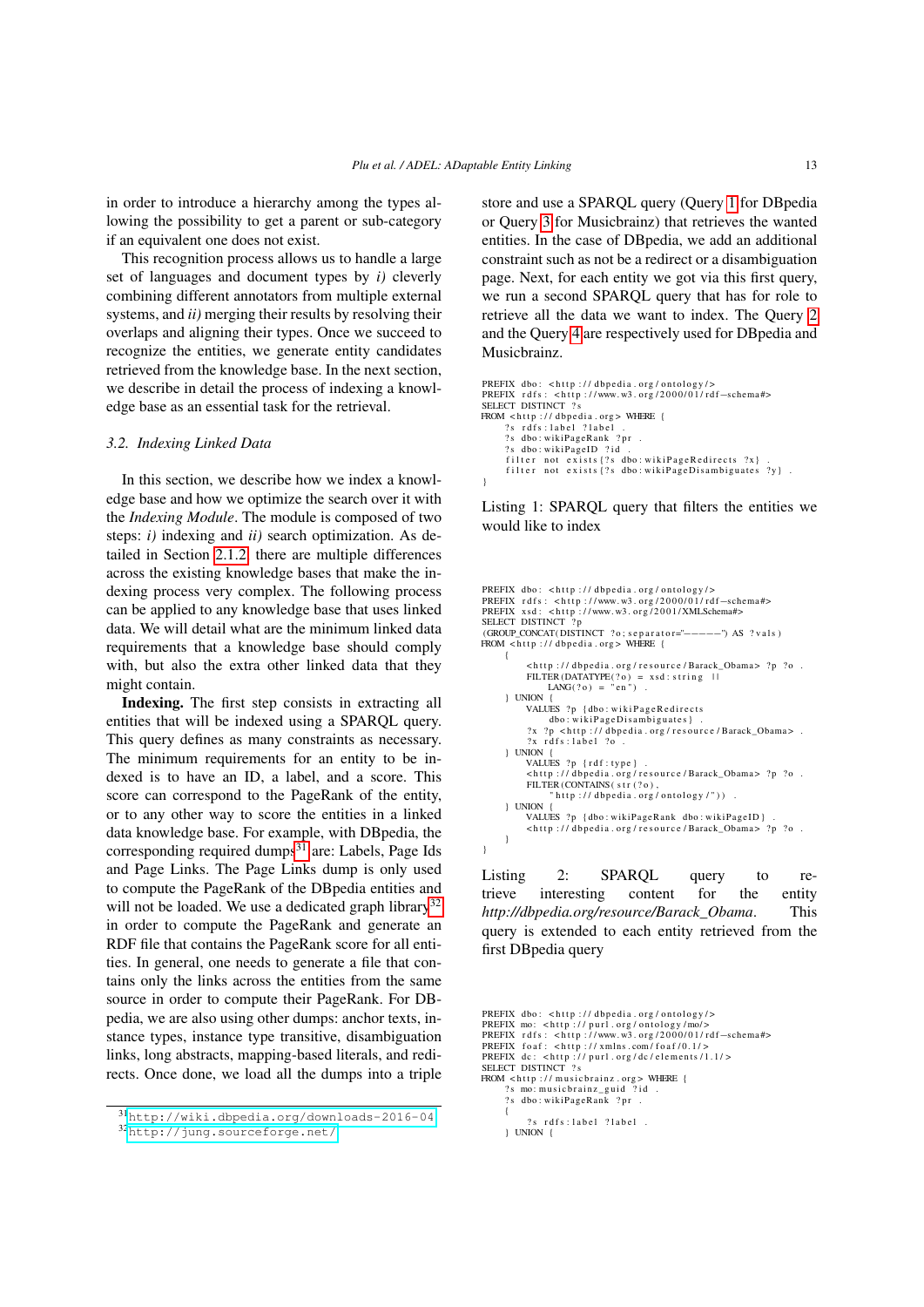```
?s foaf:name ?label.
} UNION {
    ?s dc: title ? label
}
```
Listing 3: SPARQL query 1 for Muscbrainz. In Musicbrainz, the labels for an entity might be represented with three different properties *rdfs:label*, *foaf:name*, or *dc:title*

```
PREFIX mo: \n  <http://purl.org/ontology/mo/>PREFIX dbo: <http://dbpedia.org/ontology/><br>PREFIX xsd: <http://www.w3.org/2001/XMLSchema#><br>SELECT DISTINCT ?p
(GROUP_CONCAT( DISTINCT ? o; s e p a r a t o r="−−−−−") AS ? v a l s )
FROM <http://musicbrainz.org>WHERE {
      {
            < h t t p : / / m u s i c b r a i n z . o r g / a r t i s t / 0 0 0 2 cb05−044d
              -46b8 - 98e2 - 8115b49d24cb# > ?p ?oFILTER (DATATYPE(?\circ) = xsd : string | |<br>LANG(?\circ) = "en").
      } UNION \overline{6}VALUES ?p {dbo: wikiPageRank mo: musicbrainz_guid}
            < h t t p : / / m u s i c b r a i n z . o r g / a r t i s t / 0 0 0 2 cb05−044d
              -46b8 - 98e2 - 8115ba9d24cb# > ?p ?o}
}
```
Listing 4: SPARQL query 2 for Musicbrainz to retrieve interesting content for the entity *http://musicbrainz.org/artist/0002cb05-044d-46b8- 98e2-8115ba9d24cb#\_*. This query is extended to each entity retrieved from the first Musicbrainz query

The result of this second query is then used to obtain an index of the knowledge base.

Optimizing. Once we have this index, we can search for a mention and retrieve entity candidates. Searching over all columns negatively impacts the performance of the index in terms of computing time. In order to optimize the index, we have developed a method that maximizes the coverage of the index while querying a minimum number of columns (or entity properties). Therefore, we need to know in advance over which columns to search. We experimented with an optimization logic for the following benchmark datasets: AIDA and NEEL2015. These datasets have to be annotated with the proper targeted knowledge base. For this reason, we take as example how to optimize a DBpedia index but the proposed logic can be extended to any other knowledge base.

The DBpedia index has 4726950 rows (entities) and 281 columns (datatype properties). Given some benchmark datasets such as OKE2015, OKE2016, NEEL2014, NEEL2015 and NEEL2016, we parse their content in order to extract a list of distinct pairs (mention, link). Next, for every pair, we query the index against every single columns (in the case of dbpedia, this represents 281 queries for each pair), and for each query, we check whether the proper link of the pair is among the results or not. If yes, we put the property in a white list, and if not, the property is ignored as not being helpful to retrieve the good candidate link. At the end, we end up with a file that looks like the excerpt depicted in the Listing [5.](#page-13-1)

```
{
  " Abrams−−−−h t t p : / / d b p e di a . o r g / r e s o u r c e / J . _ J . _Abrams " : [
" d b o _ a b s t r a c t " ,
                   "dbo_birthName
                    dbo_wikiPageWikiLinkText",
                   " dbo_wikiPageRedirects'
                   " r df s_l =label"" foaf name
  ],<br>| AlArabiya_Eng------http :// dbpedia . org/resource/Al_Arabiya ":   [] ,
  " America -------http :// dbpedia . org/resource/United_States": [
                   " dbo wiki Page Disambiguates "
                   " dbo_wikiPageWikiLinkText",
                   " d b o_w i k i P a g e R e d i r e c t s "
                  " dbo_longName "
  ],<br>'' AnonyOps--
                    http://dbpedia.org/resource/Anonymous_(group)": [
                   " dbo_wikiPageWikiLinkText
  " Another You-
  " AnotherYou------http :// dbpedia . org/resource/Another_You ": [],<br>"CNN-----http :// dbpedia . org/resource/CNN" : [
            −http :// dbpedia . org/resource/CNN": [
                   " dho a b stract
                   " dbo_wikiPageDisambiguates"
                   " dbo_wikiPageWikiLinkText",
                   " dbo_wikipage Redirectsrdfs label
                   " foaf_name
                   " dbo_slogan
  ]
}
```
Listing 5: Excerpt of the result file for the optimization process

This file indicates the columns that must be queried to get the proper link for each pair. We notice that most of the pairs share similar columns. Therefore, we make a union of all these columns to obtain a list of unique columns to use to query the index. For the excerpt depicted in Listing [5,](#page-13-1) the distinct union yields the following list of 9 properties:

- 1. dbo\_abstract
- 2. dbo\_birthName
- 3. dbo\_wikiPageWikiLinkText
- 4. dbo\_wikiPageRedirects
- 5. rdfs\_label
- 6. foaf\_name
- 7. dbo\_wikiPageDisambiguates
- 8. dbo\_longName
- 9. dbo\_slogan

In the case of dbpedia, this reduces the number from 281 to 72 columns to query but this list is still too large. If we check closely this excerpt, we notice that the column *dbo\_wikiPageWikiLinkText* belongs to each list

}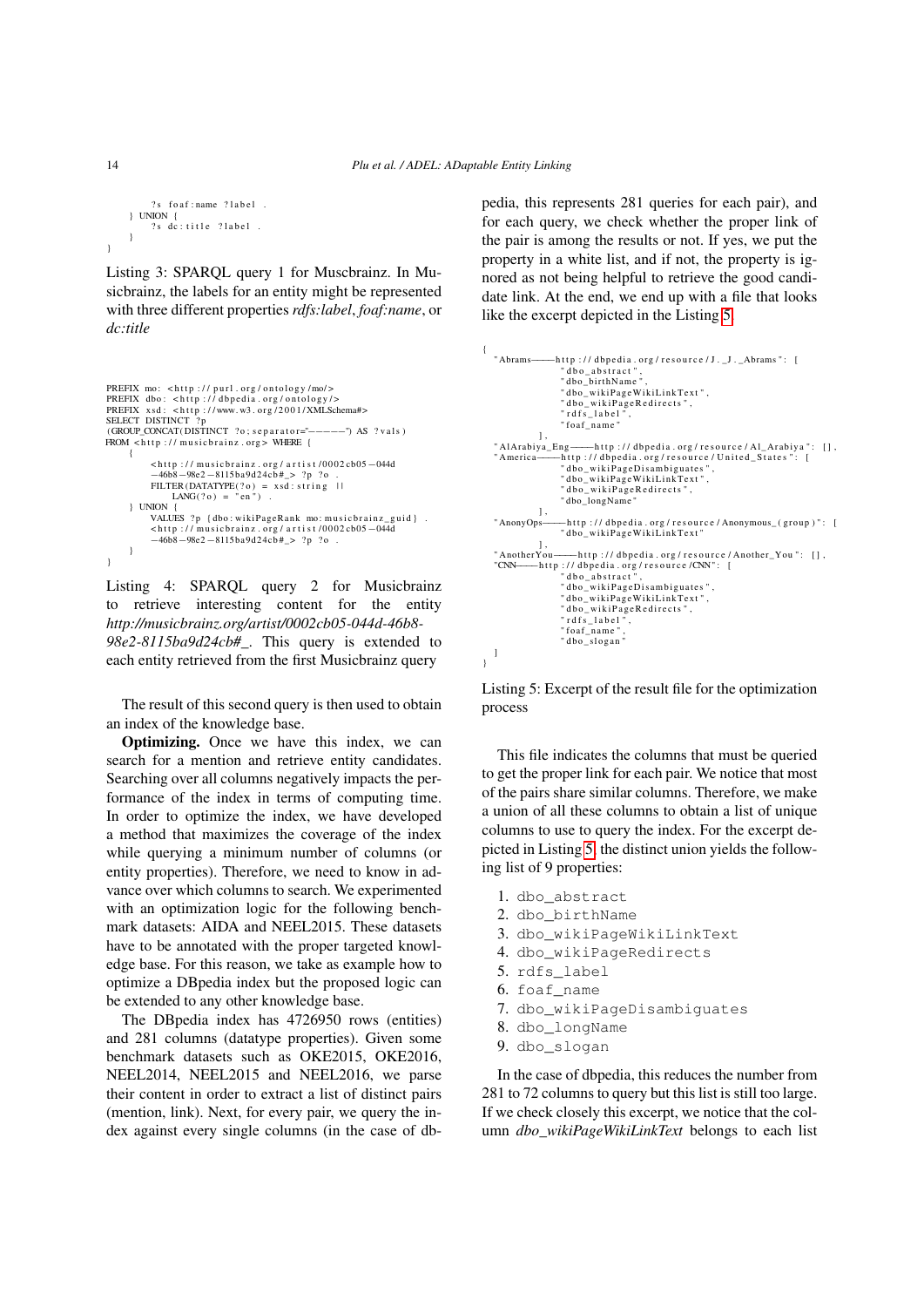which means that with 1 single column (instead of 9) we can retrieve all pairs except the pair *AnotherYou— -http://dbpedia.org/resource/Another\_You*. The logic behind is that we have to maximize the number of pairs we retrieve for each column, and the goal is then to minimize the number of columns. At the end, we finish with a minimum list of columns that maximize the coverage of the pairs. This optimization can be done with the Algorithm [2.](#page-14-1) The source code is also available $33$ .

| Algorithm 2: Algorithm used in ADEL to opti-<br>mize a search query for a specific index. |  |
|-------------------------------------------------------------------------------------------|--|
|                                                                                           |  |
| Result: Optimized set of columns                                                          |  |
| <b>Input</b> : two-dimentional array I where a row is                                     |  |
| an instance of a couple and a column is a                                                 |  |
| proper queried column in the index                                                        |  |
| <b>Output:</b> A a set of columns                                                         |  |
| begin<br>1                                                                                |  |
| $current \leftarrow EmptySet();$<br>$\boldsymbol{2}$                                      |  |
| $tmp \leftarrow EmptySet();$<br>3                                                         |  |
| $A \leftarrow \text{EmptySet}();$<br>4                                                    |  |
| foreach row E in I do<br>5                                                                |  |
| foreach column P in I do<br>6                                                             |  |
| add $I[P][E]$ in <i>current</i> ;<br>7                                                    |  |
| end<br>8                                                                                  |  |
| <b>if</b> size(current) == 1 and<br>9                                                     |  |
| $size(A \cap current) == 0$ then                                                          |  |
| $A \leftarrow A \cup current;$<br>10                                                      |  |
| else if $size(A \cap current) == 0$ and<br>11                                             |  |
| $size(tmp \cap current) > 0$ then                                                         |  |
| $tmp \leftarrow tmp \cup$<br>12                                                           |  |
| firstElement( <i>current</i> $\cap$ <i>tmp</i> );                                         |  |
| $A \leftarrow A \cup tmp;$<br>13                                                          |  |
| else<br>14                                                                                |  |
| $tmp \leftarrow current;$<br>15                                                           |  |
| end<br>16                                                                                 |  |
| $current \leftarrow EmptySet();$<br>17                                                    |  |
| end<br>18                                                                                 |  |
| <b>if</b> size(tmp) > 0 <b>then</b><br>19                                                 |  |
| $A \leftarrow A \cup firstElement(tmp);$<br>20                                            |  |
| end<br>21                                                                                 |  |
| 22 end                                                                                    |  |
|                                                                                           |  |

<span id="page-14-1"></span>At the end of this optimization, we produce a reduced list of 4 properties that are necessary to maximize the coverage of the pairs in the benchmark dataset:

- 1. dbo\_wikiPageRedirects
- 2. dbo\_wikiPageWikiLinkText
- 3. dbo\_demonym
- 4. rdfs label

This optimization reduces the time of the query to generate the entity candidates from around 4 seconds to less than one second. This ratio is an average time computed across all the queries response. The indexing process allows us to index a large set of knowledge bases that uses linked data and optimize the search against them. The latter is possible at the condition to have at least one benchmark dataset using the targeted knowledge base.

#### <span id="page-14-0"></span>*3.3. Entity Linking*

The entity linking component starts with the *Candidate Generation Module* that queries the index and generates a list of entity candidates for each extracted entity. If the index returns a list of entity candidates, then the *Linkers Module* is invoked. Alternatively, if an empty list of entity candidates is returned, then the *NIL Clustering Module* is invoked.

NIL Clustering Module. We propose to group the *NIL* entities that may identify the same real-world thing. The role of this module is to attach the same *NIL* value within and across documents. For example, if we take two different documents that share the same emerging entity, this entity will be linked to the same *NIL* value. We can then imagine different *NIL* values, such as *NIL\_1*, *NIL\_2*, etc. We perform a string strict matching over each possible NIL entities (or between each token if it is a multiple token mention). For example, two mentions: "Sully" and "Marine Jake Sully" will be linked to the same NIL entity.

Linkers Module. Similarly to the *Extractors Module*, this module can handle more than one linking method. The one detailed in this paper is an empirically assessed function represented by Equation [1](#page-14-3) that ranks all possible candidates given by the *Candidate Generation Module*.

<span id="page-14-3"></span>
$$
r(l) = (a \cdot L(m, title) + b \cdot max(L(m, R)) + c \cdot max(L(m, D))) \cdot PR(l)
$$
 (1)

<span id="page-14-2"></span><sup>33</sup>[https://gist.github.com/jplu/](https://gist.github.com/jplu/a16103f655115728cc9dcff1a3a57682) [a16103f655115728cc9dcff1a3a57682](https://gist.github.com/jplu/a16103f655115728cc9dcff1a3a57682)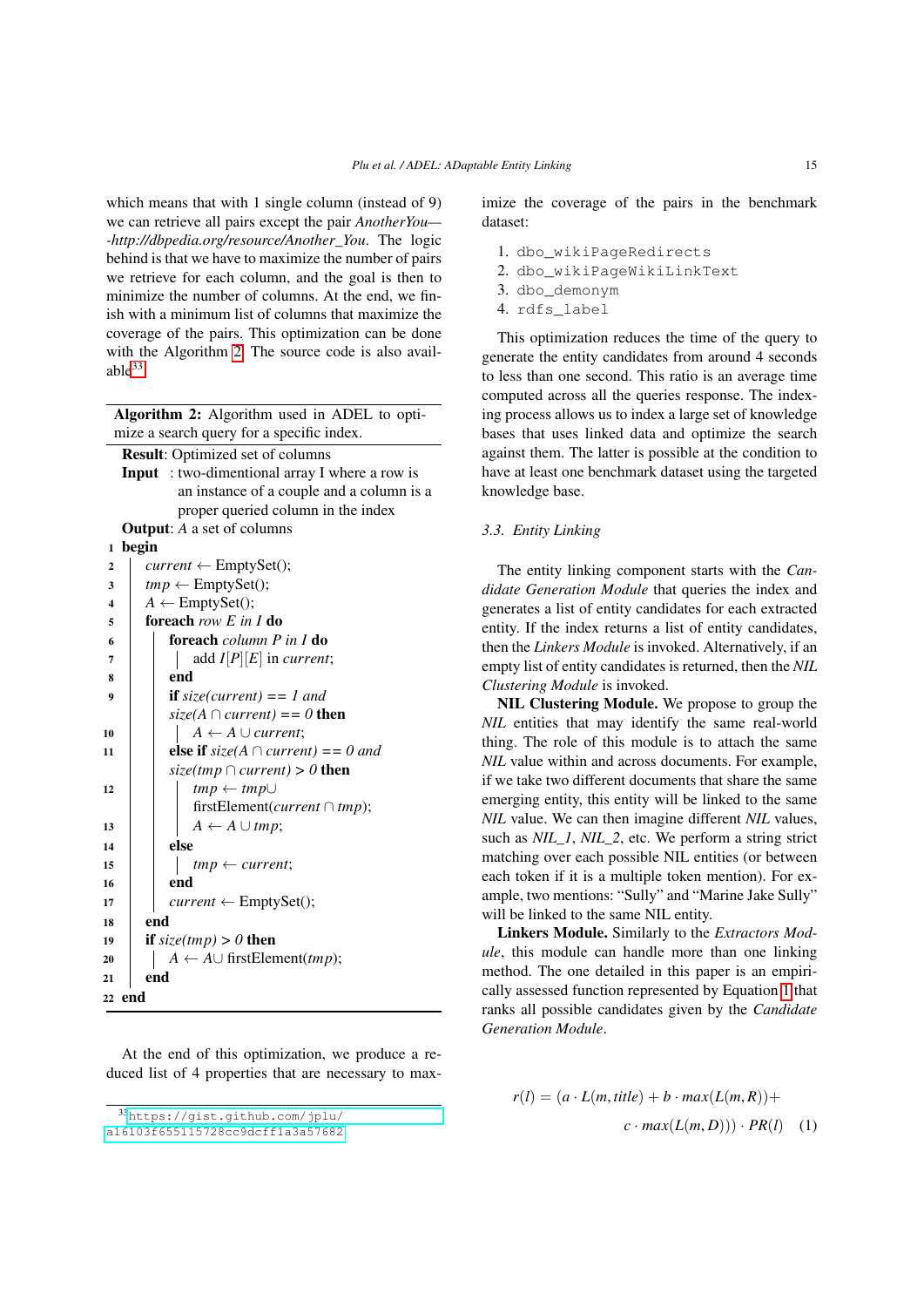The function  $r(l)$  is using the Levenshtein distance *L* between the mention *m* and the title, the maximum distance between the mention *m* and every element (title) in the set of Wikipedia redirect pages *R* and the maximum distance between the mention *m* and every element (title) in the set of Wikipedia disambiguation pages *D*, weighted by the PageRank *PR*, for every entity candidate *l*. The weights *a*, *b* and *c* are a convex combination that must satisfy:  $a + b + c = 1$  and  $a > b > c > 0$ . We take the assumption that the string distance measure between a mention and a title is more important than the distance measure with a redirect page which is itself more important than the distance measure with a disambiguation page.

#### <span id="page-15-0"></span>4. Implementation

The ADEL framework is implemented in Java and is publicly accessible via a REST API<sup>[34](#page-15-1)</sup>. ADEL addresses the aforementioned four challenges being adaptable to the language and the kind of text to process, the types of entity to extract and the knowledge base to use for providing identifiers to entities.

ADEL needs a configuration file expressed in YAML that we call *profile* (Listing [6\)](#page-15-2) in order to adapt its workflow. In the reminder of this section, we will detail how each component works.

```
ext{ract}mapping: mappings/types.skos
  reference: stanford
  n e r :
        .<br>− address · http ·// localhost / v4 / ner
        name: stanfordner
         profile : none<br>className : package . ExtractionNER
  pos:
       − a d d r e s s : h t t p : / / l o c a l h o s t / v4 / p o s
        name: stanfordpos
         \tt tag s : \text{NNP}profile : none<br>className : package . ExtractionPOS
index :
  type : elasticsearch
   address : http :// localhost :9200<br>query : query . txt
   \overline{\text{strict: true}}name: d b p e di a 201604
lim<sub>k</sub>method : package. AdelFormula
```
Listing 6: An example of an ADEL profile

Extract. In Listing [6,](#page-15-2) the object *extract* configures the entity recognition component. It is composed of one object for each extractor used (NER, POS, COREF, dic, date and number.), the value of these objects being a list of instances. For example, in Listing [6,](#page-15-2) there are two extractors: *ner* and *pos*, where each extractor generates one instance. An instance is composed of four mandatory properties: *address*, *name*, *profile*, *className*, and an optional one: *tags*. The property *address* is the Web API HTTP address used to query the extractor. The property *name* is a unique name given to the instance of the extractor. The property *profile* is the profile that the extractor has to adopt<sup>[35](#page-15-3)</sup>. The property *className* is the full name of the Java class (package + class) that has to be used internally to run the extractor. This property allows anyone to manage the extractor behavior via the reflection of Java[36](#page-15-4). The single optional property, *tags*, represents the list of tags that have to be extracted (all if empty or not present). It is also composed of two other mandatory properties that are *mapping* and *reference*. The former is the location of the SKOS mapping file for the types, and the latter is the source that will be used for typing the entities.

Index. In Listing [6,](#page-15-2) the object *index* configures the index that is composed of four mandatory properties: *type*, *address*, *strict* and *name*. The property *address* is the Web API HTTP or the folder address used to locate the index. The property *type* defines the index type to be used. Currently, we only handle Elasticsearch and Lucene but our indexing process can be extended to any other indexing system. In case of an Elasticsearch index, the properties *query* and *name* are mandatory, the former is the file where to find the Elasticsearch query template and the latter is the name of the index. In case of Lucene, these properties are replaced by two other mandatory properties that are *fields* and *size*, the former being the list of fields that will be queried and the latter being the maximum number of candidate to retrieve [7.](#page-15-5) The property *strict* can have two values: *true* if we want a strict search, or *false* if we want a fuzzy search.

```
index:tvpe: lucene
   address: /path/to/the/index<br>fields: field1,field2,field3
   size: 1000
```
Listing 7: Lucene example for an index object

<span id="page-15-1"></span><sup>34</sup><http://adel.eurecom.fr/api>

<span id="page-15-3"></span><sup>35</sup>The available list of existing profile for the NER extractor starting with the prefix *ner\_* is described at [https://github.com/jplu/stanfordNLPRESTAPI/](https://github.com/jplu/stanfordNLPRESTAPI/tree/develop/properties) [tree/develop/properties](https://github.com/jplu/stanfordNLPRESTAPI/tree/develop/properties)

<span id="page-15-4"></span><sup>36</sup>Reflection allows to examine, introspect, and modify the code structure and behaviour at runtime.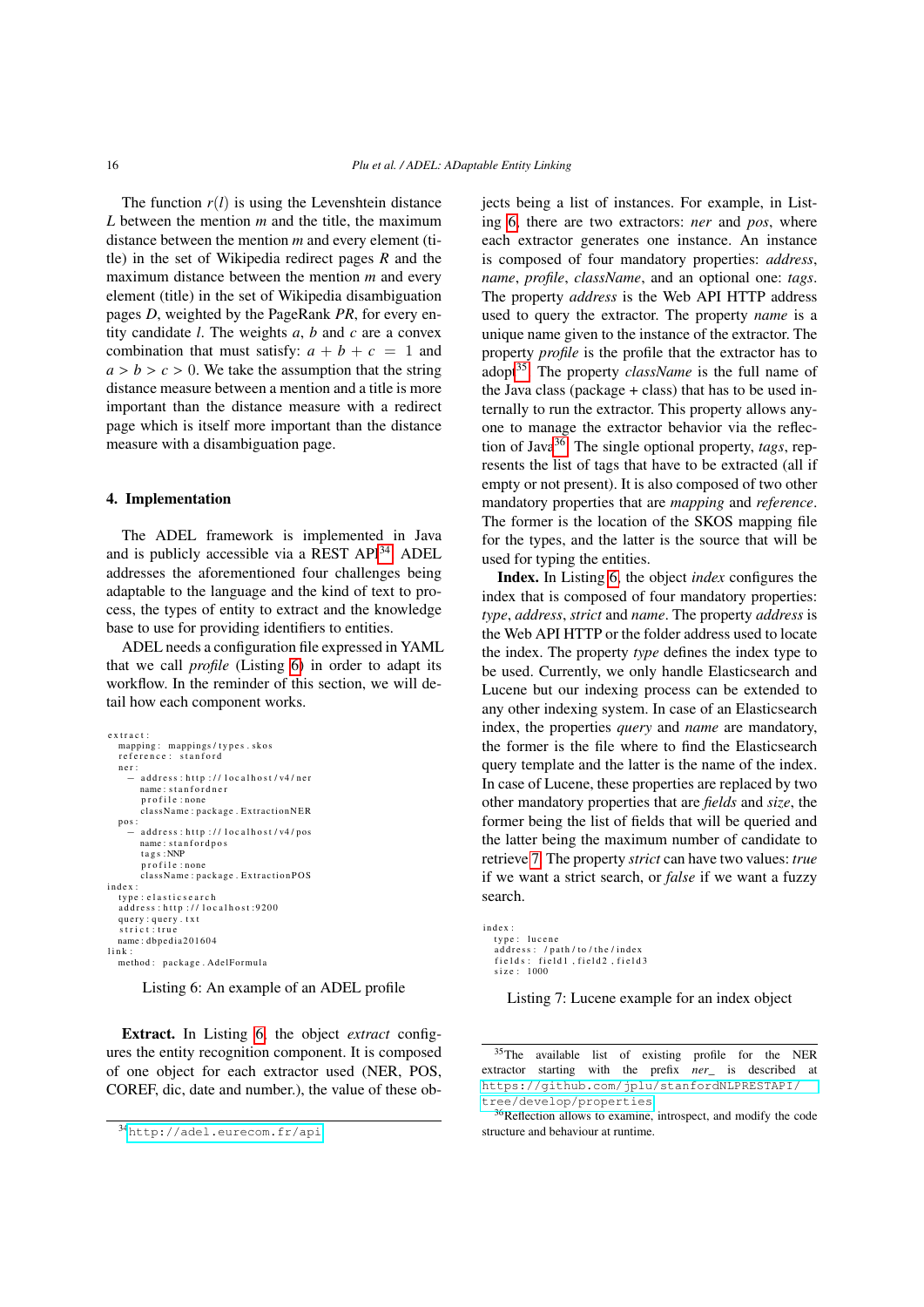Link. In Listing [6,](#page-15-2) the object *link* configures the linkers module. This property contains the full name of the Java class (package + class) that has to be used internally to run the corresponding linking method.

## <span id="page-16-0"></span>5. Evaluation

In this section, we present a thorough evaluation of ADEL over different benchmark datasets namely

OKE2015 [\[36\]](#page-23-20), OKE2016 [\[37\]](#page-23-21), NEEL2014 [\[2\]](#page-22-16), NEEL2015 [\[42\]](#page-23-22), NEEL2016 [\[46\]](#page-23-6) and AIDA [\[21\]](#page-22-9). Each of these datasets have its own characteristics detailed in Table [4.](#page-17-0) The scores are computed with the official scorers of each challenge: GERBIL [\[54\]](#page-23-23) for OKE2015 and OKE2016, neleval [\[20\]](#page-22-17) for NEEL2015 and NEEL2016, and neeleval[37](#page-16-1) for NEEL2014. As there is no official scorer for AIDA we used GERBIL. The neeleval scorer does not allow to compute a score at extraction and linking level, and the neleval scorer does not allow to compute a score at linking level. For these two reasons, we used GERBIL for scoring NEEL2014 at extraction and linking level, and for scoring NEEL2015 and NEEL2016 at linking level. Following the terminology proposed by GERBIL, extraction is defined as *Entity Recognition*, typing as *Entity Typing*, recognition as *RT2KB*, and linking as *D2KB*. Following the terminology proposed by neleval, extraction is referred as *strong\_mention\_match*, recognition as *strong\_types\_mention\_match*, and extraction + linking as *strong\_link\_match*.

The results in Table [14](#page-18-0) shows ADEL compared to the best participant at OKE2015 and OKE2016, while the Tables [18](#page-20-0) and [19](#page-20-1) show ADEL compared to the best participant at NEEL2014, NEEL2015 and NEEL2016 for each level evaluated in the respective guidelines. Tables [9,](#page-17-1) [11,](#page-17-2) [10](#page-17-3) and [12](#page-18-1) do the same but with the best systems in GERBIL.

#### *5.1. Experimental Setup*

We evaluate our approach at different level: extraction (Tables [6,](#page-16-2) [5,](#page-16-3) [7](#page-16-4) and [8\)](#page-17-4), recognition (Tables [15](#page-19-0) and [16\)](#page-19-1), linking (Table [13\)](#page-18-2) and indexing (Table [17\)](#page-20-2).

Besides, for the two first level we will evaluate different possible configurations:

1. *Conf1*: Use one NER tagger with a model combination setting where the models are the 3 default CRF models provided by Stanford CoreNLP.

<span id="page-16-3"></span>

|                 |                           | <b>NEEL2014</b> |       |  |  |  |  |  |
|-----------------|---------------------------|-----------------|-------|--|--|--|--|--|
|                 | Precision<br>F1<br>Recall |                 |       |  |  |  |  |  |
| conf1           | 74.61                     | 29.38           | 42.16 |  |  |  |  |  |
| conf4           | 67.79                     | 52.47           | 59.15 |  |  |  |  |  |
| conf7           | 66.67                     | 49.04           | 56.51 |  |  |  |  |  |
| $\text{conf15}$ | 51.02                     | 35.96           | 42.19 |  |  |  |  |  |
| $\text{conf16}$ | 54.40                     | 59.32           | 56.75 |  |  |  |  |  |
| $\text{conf17}$ | 53.90                     | 57.26           | 55.53 |  |  |  |  |  |
|                 | Table 5                   |                 |       |  |  |  |  |  |

Results over the NEEL2014 dataset at extraction level for different ADEL Entity Recognition module configurations. Scores in bold represent the best ADEL configuration.

<span id="page-16-2"></span>

|                   |           | <b>OKE2015</b> |         |           | <b>OKE2016</b> |       |
|-------------------|-----------|----------------|---------|-----------|----------------|-------|
|                   | Precision | Recall         | F1      | Precision | Recall         | F1    |
| $\text{conf1}$    | 90.69     | 55.72          | 69.03   | 89.35     | 44.41          | 59.33 |
| $\text{conf2}$    | 77.98     | 39.46          | 52.4    | 88.08     | 39.12          | 54.18 |
| $\text{conf3}$    | 95.17     | 62.35          | 75.34   | 87.18     | 50             | 63.55 |
| $\mathrm{conf}4$  | 79.13     | 57.68          | 66.72   | 78.22     | 51.76          | 62.3  |
| conf <sub>5</sub> | 74.8      | 54.97          | 63.37   | 78.22     | 51.76          | 62.3  |
| conf <sub>6</sub> | 75.7      | 64.76          | 69.81   | 79.34     | 56.47          | 65.98 |
| conf7             | 65.58     | 51.66          | 57.79   | 57.48     | 42.94          | 49.16 |
| conf <sub>8</sub> | 89.54     | 70.93          | 79.16   | 90.76     | 66.47          | 76.74 |
| conf9             | 80.45     | 53.31          | 64.13   | 89.3      | 56.47          | 69.19 |
| $\text{conf10}$   | 83.49     | 67.77          | 74.81   | 88.42     | 67.35          | 76.46 |
| $\text{conf11}$   | 80.67     | 72.89          | 76.58   | 82.3      | 73.82          | 77.83 |
| $\text{conf12}$   | 77.2      | 68.83          | 72.77   | 82.03     | 73.82          | 77.71 |
| $\text{conf13}$   | 77.68     | 78.61          | 78.14   | 82.03     | 73.82          | 77.71 |
| $\text{conf14}$   | 69.22     | 66.72          | 67.94   | 66.17     | 65             | 65.58 |
|                   |           |                | Table 6 |           |                |       |

Results over the OKE2015 and OKE2016 datasets at extraction level for different ADEL Entity Recognition module configurations. Scores in bold represent the best ADEL configuration.

<span id="page-16-4"></span>

|                   |           | <b>NEEL2015</b> |         |      | <b>NEEL2016</b> |      |  |
|-------------------|-----------|-----------------|---------|------|-----------------|------|--|
|                   | Precision | F1<br>Recall    |         |      | Recall          | F1   |  |
| conf1             | 83.3      | 29.5            | 43.6    | 77.7 | 9.9             | 17.6 |  |
| $\text{conf2}$    | 86.3      | 63.3            | 73.3    | 91.6 | 69.7            | 79.2 |  |
| $\text{conf3}$    | 85.2      | 72.4            | 78.3    | 90.6 | 70.7            | 79.4 |  |
| $\text{conf4}$    | 67.8      | 77.4            | 72.3    | 75.1 | 84.8            | 79.7 |  |
| conf <sub>5</sub> | 67.9      | 80.7            | 73.7    | 74.2 | 86              | 79.7 |  |
| conf6             | 67.8      | 81.6            | 74.1    | 74.2 | 85.9            | 79.6 |  |
| conf7             | 67.6      | 76.4            | 71.7    | 75.4 | 85.3            | 80.1 |  |
|                   |           |                 | Table 7 |      |                 |      |  |

Results over the NEEL2015 and NEEL2016 datasets at extraction level for different ADEL Entity Recognition module configurations. Scores in bold represent the best ADEL configuration.

<span id="page-16-1"></span><sup>37</sup><https://github.com/giusepperizzo/neeleval>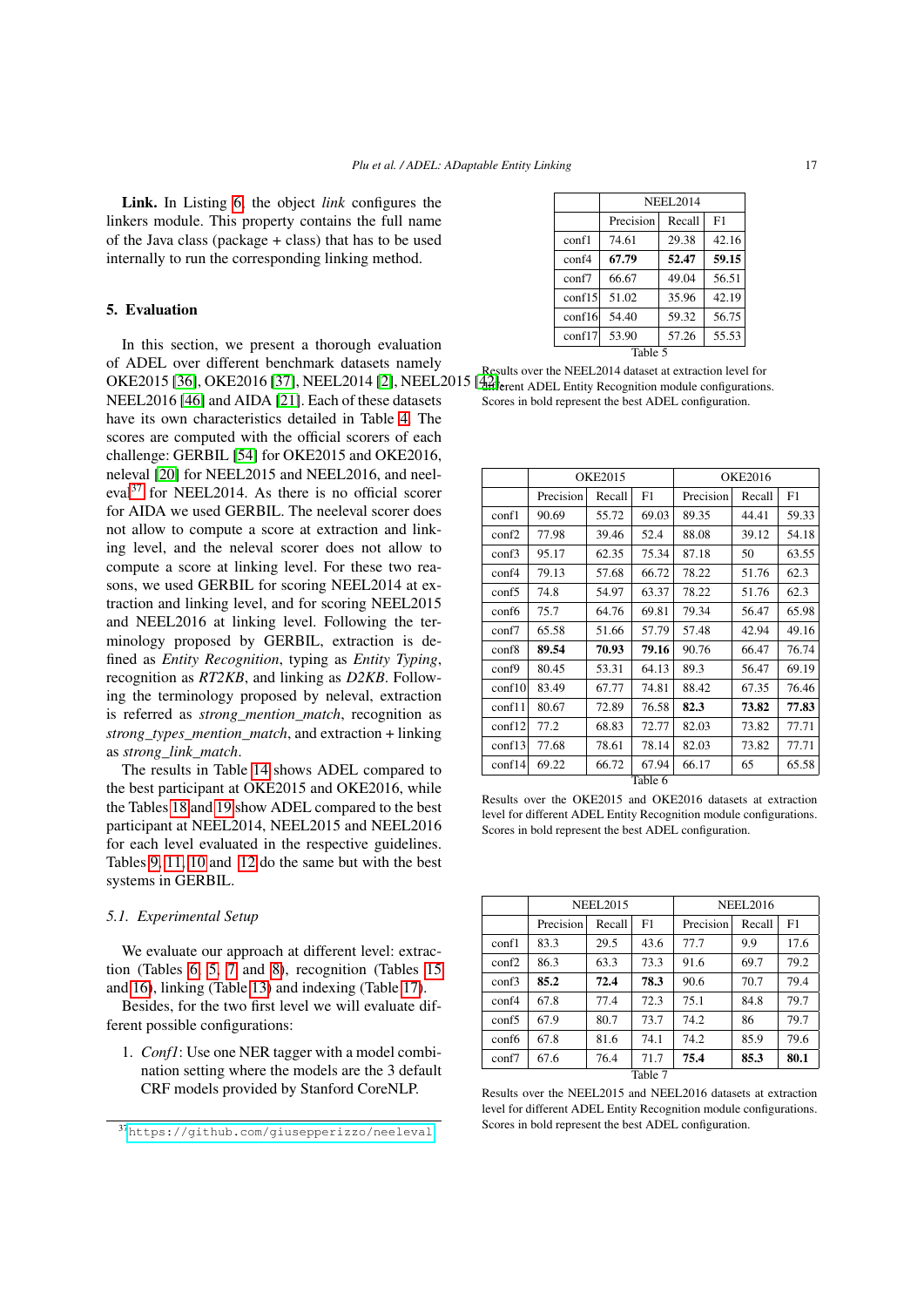18 *Plu et al. / ADEL: ADaptable Entity Linking*

<span id="page-17-0"></span>

| Datasets        | Co-references | Classification | <b>Novel Entities</b> | Dates | <b>Numbers</b> | Tweets | Newswire |
|-----------------|---------------|----------------|-----------------------|-------|----------------|--------|----------|
| <b>OKE2015</b>  |               |                |                       |       |                |        |          |
| <b>OKE2016</b>  |               |                |                       |       |                |        |          |
| NEEL2014        |               |                |                       |       |                |        |          |
| <b>NEEL2015</b> |               |                |                       |       |                |        |          |
| <b>NEEL2016</b> |               |                |                       |       |                |        |          |
| <b>AIDA</b>     |               |                |                       |       |                |        |          |
|                 |               | Table 4        |                       |       |                |        |          |

Characteristics for each benchmark dataset

<span id="page-17-4"></span>

|       |                         | <b>AIDA</b>  |       |  |  |  |  |
|-------|-------------------------|--------------|-------|--|--|--|--|
|       | Precision               | F1<br>Recall |       |  |  |  |  |
| conf1 | 95.82                   | 91.45        | 93.58 |  |  |  |  |
| conf2 | 96.59                   | 94.24        | 95.4  |  |  |  |  |
| conf3 | 95.82                   | 91.45        | 93.58 |  |  |  |  |
| conf4 | 81                      | 88.21        | 84.45 |  |  |  |  |
| conf5 | 81.94                   | 89.83        | 85.7  |  |  |  |  |
| conf6 | 81                      | 88.21        | 84.45 |  |  |  |  |
| conf7 | 76.76<br>76.21<br>75.66 |              |       |  |  |  |  |
|       | Table 8                 |              |       |  |  |  |  |

Results over the AIDA dataset at extraction level for different ADEL Entity Recognition module configurations. Scores in bold represent the best ADEL configuration.

<span id="page-17-1"></span>

|                                          |           | <b>OKE2015</b> |       |           | OKE2016 |       |
|------------------------------------------|-----------|----------------|-------|-----------|---------|-------|
|                                          | Precision | Recall         | F1    | Precision | Recall  | F1    |
| extraction<br>ADEL                       | 89.54     | 70.93          | 79.16 | 82.3      | 73.82   | 77.83 |
| extraction<br>ВG                         | 89.54     | 55.42          | 68.47 | 90.24     | 43.53   | 58.73 |
| linking<br>ADEL                          | 78.98     | 44.13          | 56.62 | 50.2      | 37.06   | 42.64 |
| linking<br>ΒG                            | 83.93     | 49.55          | 62.31 | 65.14     | 62.65   | 63.87 |
| extraction<br>linking<br>$^{+}$<br>ADEL  | 60.46     | 47.89          | 53.45 | 41.31     | 37.06   | 39.07 |
| extraction<br>linking<br>$\ddot{}$<br>ΒG | 76.63     | 42.47          | 54.65 | 85.82     | 35.59   | 50.31 |
|                                          |           | Table 9        |       |           |         |       |

Compared results between ADEL best configuration and the best system according to GERBIL (BG) over the OKE 2015 and OKE 2016 datasets. Scores in bold represent the best system.

- 2. *Conf2*: Use one NER tagger with a model trained with the respective training data of each benchmark dataset.
- 3. *Conf3*: Use two NER taggers: one with a model combination setting where the models are the 3 default CRF models provided by Stanford

<span id="page-17-3"></span>

|                                         |           | <b>NEEL2015</b> |       | <b>NEEL2016</b> |        |       |  |
|-----------------------------------------|-----------|-----------------|-------|-----------------|--------|-------|--|
|                                         | Precision | Recall          | F1    | Precision       | Recall | F1    |  |
| extraction<br>ADEL.                     | 85.2      | 72.4            | 78.3  | 75.4            | 85.3   | 80.1  |  |
| extraction<br>ВG                        | 39.16     | 59.22           | 47.15 | 4.07            | 56.37  | 7.59  |  |
| linking<br>ADEL                         | 61.45     | 60.38           | 60.91 | 56.32           | 57.09  | 56.70 |  |
| linking<br>BG                           | 63.15     | 63.05           | 63.1  | 45.09           | 45     | 45.04 |  |
| extraction<br>linking<br>$\pm$<br>ADEL. | 52.9      | 45              | 48.7  | 49.9            | 58.3   | 53.8  |  |
| extraction<br>linking<br>$\pm$<br>ΒG    | 45.58     | 29.3            | 35.67 | 3.28            | 13.24  | 5.26  |  |
|                                         |           | Table 10        |       |                 |        |       |  |

Compared results between ADEL best configuration and the best system according to GERBIL (BG) over the NEEL2015 and NEEL2016 datasets. GERBIL does not propose to do entity recognition for the NEEL2015, NEEL2016. Scores in bold represent the best system.

<span id="page-17-2"></span>

|                                    | <b>NEEL2014</b> |        |       |  |
|------------------------------------|-----------------|--------|-------|--|
|                                    | Precision       | Recall | F1    |  |
| extraction<br>ADEL                 | 67.79           | 52.47  | 59.15 |  |
| extraction<br>ВG                   | 36.13           | 45.62  | 40.32 |  |
| linking<br>ADEL                    | 46.89           | 46.89  | 46.89 |  |
| linking<br>ВG                      | 78.74           | 72.85  | 75.68 |  |
| extraction<br>+ linking<br>ADEL    | 37.26           | 28.84  | 32.51 |  |
| extraction<br>linking<br>$+$<br>ΒG | 34.76           | 34.95  | 34.86 |  |
|                                    | Table 11        |        |       |  |

Compared results between ADEL best configuration and the best system according to GERBIL (BG) over the NEEL2014 dataset. Scores in bold represent the best system.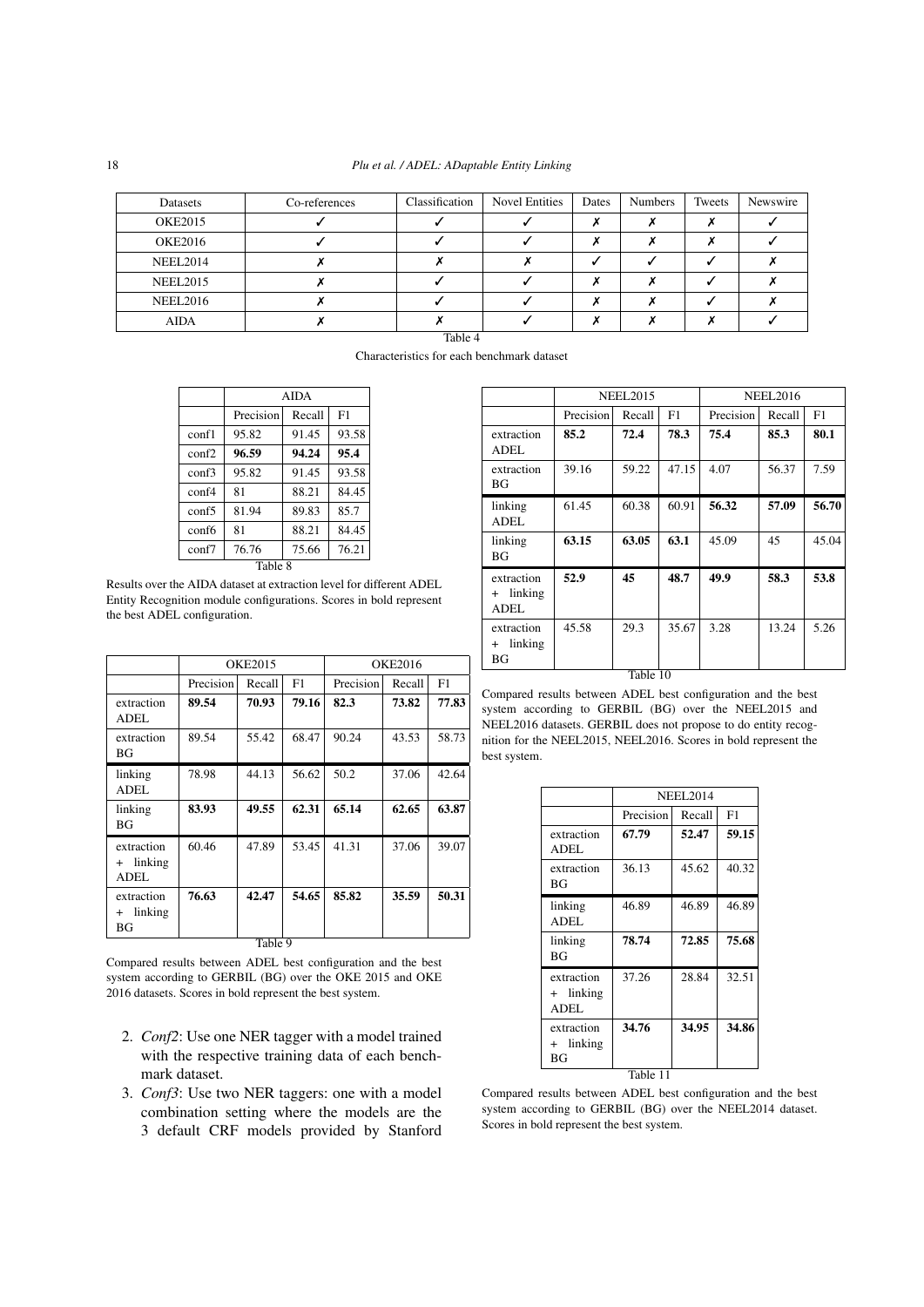<span id="page-18-1"></span>

|                                      |           | <b>AIDA</b> |       |
|--------------------------------------|-----------|-------------|-------|
|                                      | Precision | Recall      | F1    |
| extraction<br><b>ADEL</b>            | 96.59     | 94.24       | 95.4  |
| extraction<br>ВG                     | 98.75     | 83.33       | 90.39 |
| linking<br>ADEL                      | 55.95     | 55.81       | 55.88 |
| linking<br>ΒG                        | 77.76     | 65.87       | 71.32 |
| extraction<br>linking<br>$+$<br>ADEL | 55.25     | 53.81       | 54.52 |
| extraction<br>linking<br>$+$<br>ΒG   | 73.64     | 61.89       | 64.27 |
|                                      | Table 12  |             |       |

Compared results between ADEL best configuration and the best system according to GERBIL (BG) over the AIDA dataset. GER-BIL does not propose to do entity recognition for the AIDA dataset. Scores in bold represent the best system.

<span id="page-18-2"></span>

|                 | Precision | Recall | F1    |
|-----------------|-----------|--------|-------|
| OKE2015         | 78.98     | 44.13  | 56.62 |
| <b>OKE2016</b>  | 50.2      | 37.06  | 42.64 |
| <b>NEEL2014</b> | 46.89     | 46.89  | 46.89 |
| <b>NEEL2015</b> | 61.45     | 60.38  | 60.91 |
| <b>NEEL2016</b> | 56.32     | 57.09  | 56.70 |
| <b>AIDA</b>     | 55.95     | 55.81  | 55.88 |
|                 | Table 13  |        |       |

Results at linking level for ADEL

CoreNLP and a second one with a CRF model trained with the respective training data of each benchmark dataset.

- 4. *Conf4*: Use one NER tagger with a model combination setting where the models are the 3 default CRF models provided by Stanford CoreNLP. Use one POS tagger with the proper model, for tweets if the benchmark dataset is based on tweets or for newswire if the benchmark dataset is based on newswire text.
- 5. *Conf5*: Use one NER tagger with a model trained with the respective training data of each benchmark dataset. Use one POS tagger with the proper model, for tweets if the benchmark dataset is based on tweets or for newswire if the benchmark dataset is based on newswire text.
- 6. *Conf6*: Use two NER taggers: one with a model combination setting where the models are the 3 default CRF models provided by Stanford CoreNLP and a second one with a CRF model

<span id="page-18-0"></span>

|                         |           | <b>OKE2015</b> | <b>OKE2016</b> |           |        |       |
|-------------------------|-----------|----------------|----------------|-----------|--------|-------|
|                         | Precision | Recall         | F1             | Precision | Recall | F1    |
| extraction<br>ADEL      | 89.54     | 70.93          | 79.16          | 82.3      | 73.82  | 77.83 |
| extraction<br><b>BP</b> |           |                |                | 74.03     | 81.05  | 77.38 |
| typing                  | 79.24     | 66.39          | 72.24          | 82.04     | 69.57  | 75.29 |
| ADEL                    |           |                |                |           |        |       |
| typing BP               |           |                |                | 63.07     | 62.58  | 62.83 |
| linking<br>ADEL         | 78.98     | 44.13          | 56.62          | 50.2      | 37.06  | 42.64 |
| linking BP              |           |                |                | 71.82     | 51.63  | 60.08 |

Compared results between ADEL best configuration and the best participant (BP) of the OKE challenges. Scores in bold represent the best system.

trained with the respective training data of each benchmark dataset. Use one POS tagger with the proper model, for tweets if the benchmark dataset is based on tweets or for newswire if the benchmark dataset is based on newswire text.

7. *Conf7*: Use one POS tagger with the proper model, for tweets if the benchmark dataset is based on tweets or for newswire if the benchmark dataset is based on newswire text.

Seven other configurations are evaluated by adding a dictionary and coreference extractors but only over the OKE2015 and OKE2016 datasets because we do not have proper dictionaries for the other benchmarks and only those benchmarks recognize co-references:

$$
confi = confi-7 + COT + DIC
$$
 (2)

with  $i \in [8, 14]$ , COT stands for the coreference tagger, and DIC stands for the dictionary containing the name of jobs coming from Wikipedia.

Three other configurations are evaluated by adding a date and number extractors but only over the NEEL2014 dataset because this benchmark recognizes this kind of entities:

$$
conf_i = conf_j + NT + DT \tag{3}
$$

with the couple  $(i, j) \in [(15, 1); (16, 4); (17, 7)], NT$ stands for the number tagger, and DR stands for the date tagger.

The NEEL2014 and AIDA dataset are not evaluated at recognition level because the guidelines do not require such evaluation. We also remove the ADEL con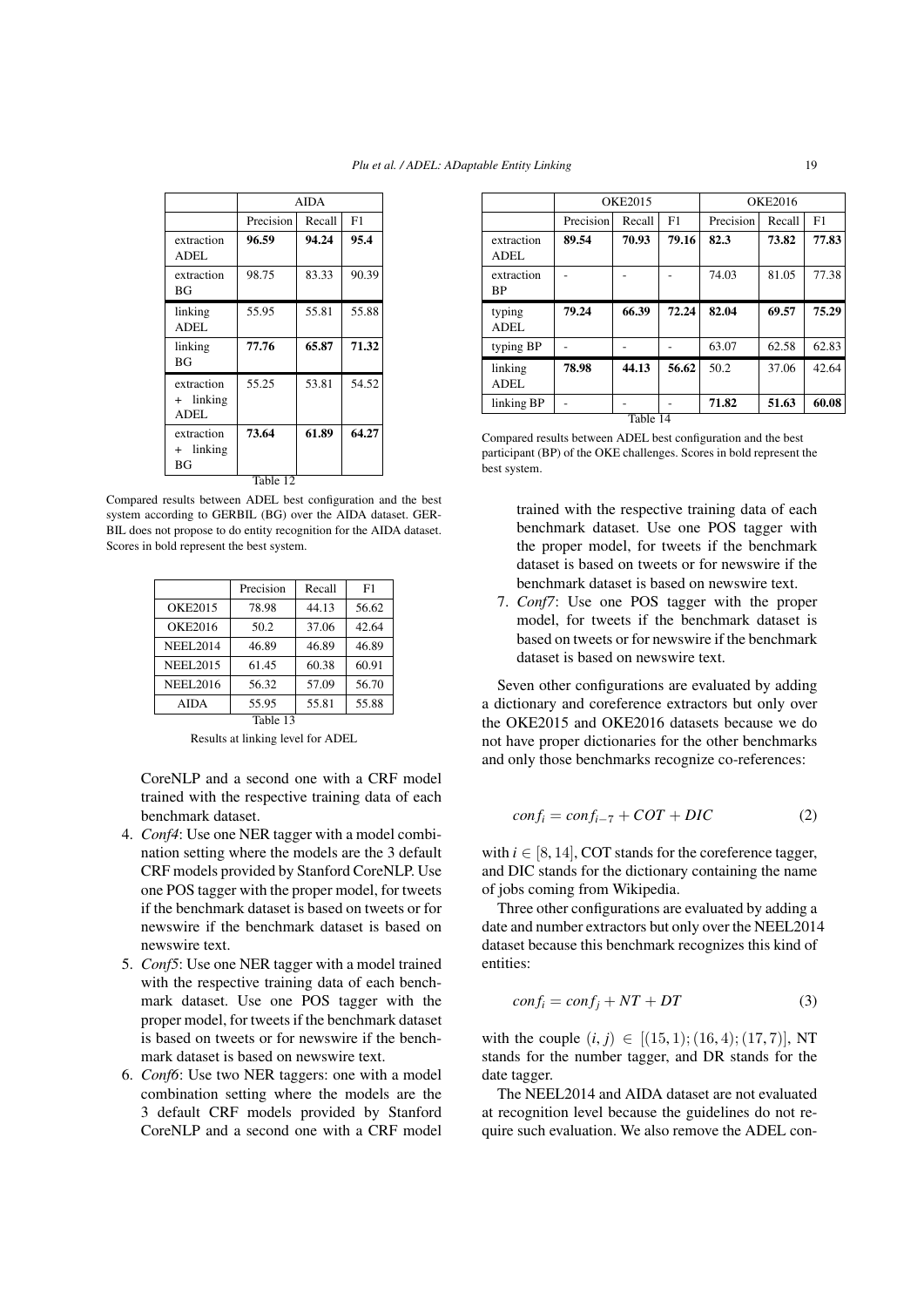figurations that use the POS Tagger because the POS Tagger cannot type an entity. The Table [13](#page-18-2) has no specific configuration because, for now, we do have only one linking method to evaluate.

<span id="page-19-0"></span>

|                | <b>NEEL2015</b> |        |      |           | <b>NEEL2016</b> |      |
|----------------|-----------------|--------|------|-----------|-----------------|------|
|                | Precision       | Recall | F1   | Precision | Recall          | F1   |
| $\text{conf1}$ | 72.3            | 25.6   | 37.8 | 61.5      | 7.9             | 13.9 |
| $\text{conf2}$ | 66.1            | 48.5   | 56   | 75.6      | 57.5            | 65.3 |
| $\text{conf3}$ | 66.7            | 56.7   | 61.3 | 74        | 57.8            | 64.9 |
| Table 15       |                 |        |      |           |                 |      |

Results over the NEEL2015 and NEEL2016 datasets at recognition level for different ADEL Entity Recognition module configurations. Scores in bold represent the best ADEL configuration.

<span id="page-19-1"></span>

|                   |           | <b>OKE2015</b> |          |           | OKE2016 |       |  |
|-------------------|-----------|----------------|----------|-----------|---------|-------|--|
|                   | Precision | Recall         | F1       | Precision | Recall  | F1    |  |
| conf1             | 76.47     | 48.21          | 59.14    | 82.67     | 39.01   | 53    |  |
| $\text{conf2}$    | 64.19     | 31.93          | 42.65    | 84.9      | 32.87   | 47.39 |  |
| $\text{conf3}$    | 87.62     | 53.27          | 66.26    | 81.56     | 43.41   | 56.66 |  |
| conf <sub>8</sub> | 81.34     | 62.59          | 70.74    | 86.43     | 61.98   | 72.19 |  |
| $\text{conf9}$    | 73.57     | 45.72          | 56.39    | 84.09     | 49.25   | 62.12 |  |
| $\text{conf10}$   | 78.04     | 62.65          | 69.5     | 85.23     | 59.17   | 69.85 |  |
|                   |           |                | Table 16 |           |         |       |  |

Results over the OKE2015 and OKE2016 datasets at recognition level for different ADEL Entity Recognition module configurations. Scores in bold represent the best ADEL configuration.

## *5.2. Results Analysis*

OKE2015 and OKE2016. Regarding the OKE datasets, it is interesting to notice that the models trained with the corresponding training sets is less performing in comparison to a general purpose model learned on news, probably due to the amount of data, the datasets being too small, while having a dictionary can significantly improve the results (+13% in average). By analysing the results, we have seen that the coreference Tagger is not that useful for extracting entities if we use the respective OKE models. Basically, these models are able to extract the coreference mentions (e.g. he, she, him, etc.) because these mentions are well represented into the training datasets. While this fact is interesting, the coreference Tagger is important as it links these mentions to their proper reference, what the NER Tagger cannot do because it is not possible for such tagger to make a relation between the extracted entities. For example, in the sentence *Barack Obama was the President of the United States.* *He was born in Hawaii.*, a NER Tagger might extract *Barack Obama* and *He* and type them as a Person, but will never make the relation that *He* refers to *Barack Obama* and then that *Barack Obama* must be used to disambiguate *He*. This is why we need a Coreference Tagger that provides this relation.

NEEL2014. This dataset is difficult because it requires to extract (but not type) and link only the entities that belong to DBpedia and not the novel entities. As there is no typing, it is not possible for us to train a NER model with the training set, which makes the POS Tagger becoming an important extractor.

NEEL2015 and NEEL2016. The first configuration mainly fails to identify the hashtags and user mentions while the second configuration works relatively well. We also notice that adding a POS Tagger increases the recall but decreases the precision. The best configuration for doing entity recognition is the same than for the extraction. Contrarily to the NEEL2015 dataset, for NEEL2016, the test set has a lower amount of annotated tweets (1663 against 296). Inside this small amount, most of the entities are hashtags or Twitter user mentions, explaining why the *conf1* performs poorly. For NEEL2016, it is interesting to notice that, to only extract entities but not typing them, the *conf7* performs the best. For entity recognition, for both datasets, the best configurations are different from the extraction, which shows that it is not necessarily the best extraction process that will have the best recognition. Furthermore, for these two datasets, we can see that the best configuration is not the same, due to a more important training set for NEEL2016, the resulting model is more accurate. For analysing tweets in general, a simple POS tagger can achieve good results in terms of extraction, which is something useful as one can do entity linking on tweets without a NER model. While NER models trained over newswire content seem not to be appropriate for a proper entity recognition on tweets, we can still achieve fair results as long as there are not too many hashtags and Twitter user mentions.

AIDA. We observe that using a specific NER model yields better results than a combination of models. Using the POS Tagger as the only extractor can provide fair results. Unfortunately, the GERBIL scorer does not give the possibility to score a system at recognition level for the AIDA dataset.

As an overall overview of these per level evaluation, we can see that rarely the best configuration implies only one extractor, showing that our extractor combination approach is playing a key role. It is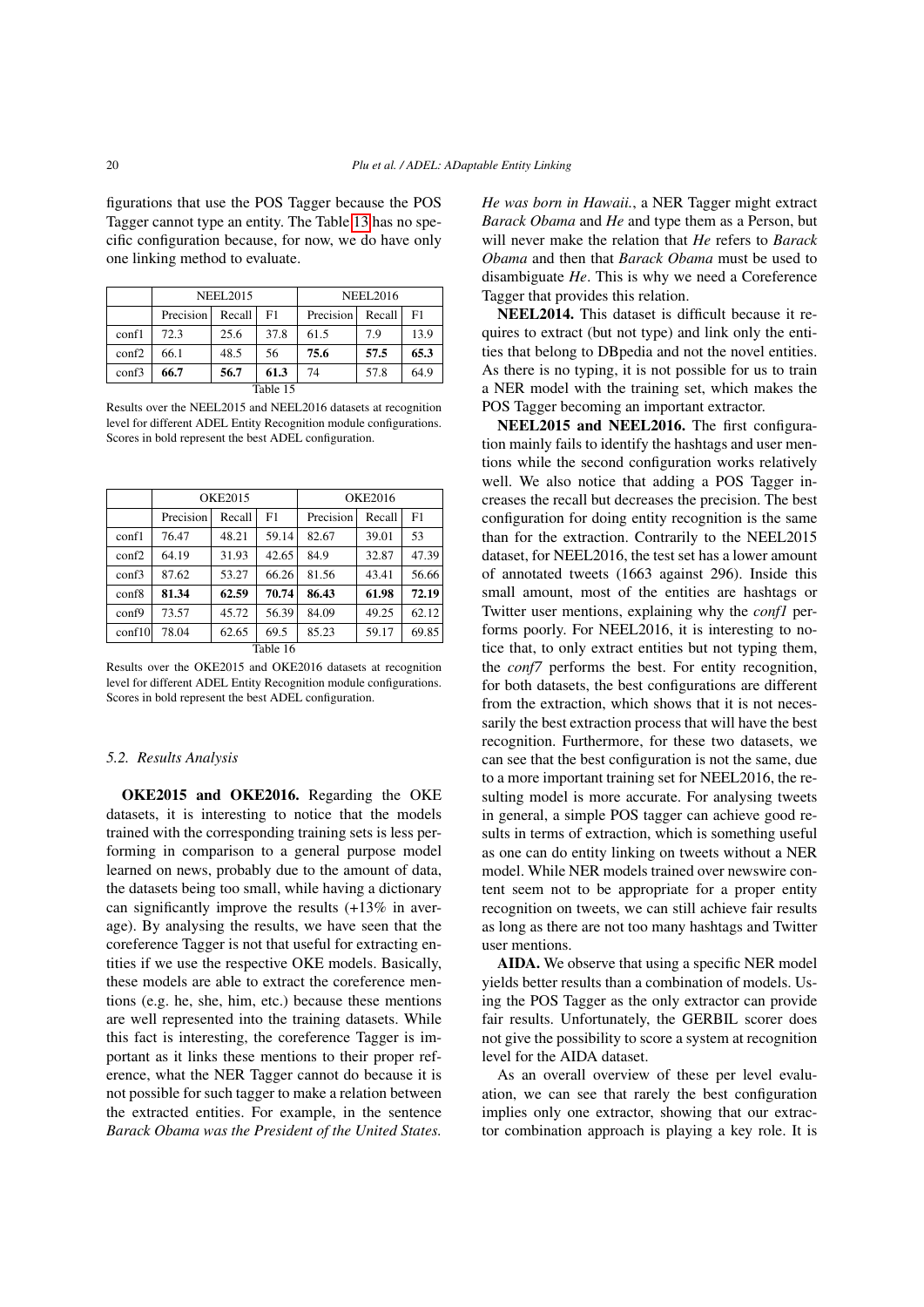<span id="page-20-2"></span><span id="page-20-0"></span>

|        | OKE2015 | OKE2016 | <b>NEEL2014</b>                                   | <b>NEEL2015</b> | <b>NEEL2016</b> | <b>AIDA</b> |
|--------|---------|---------|---------------------------------------------------|-----------------|-----------------|-------------|
| Recall | 98.38   | 97.34   | $93.35(61.91)$   93(61.84)   93.55(60.68)   99.62 |                 |                 |             |
|        |         |         | Table 17                                          |                 |                 |             |

| Indexing optimization evaluation: measure if the correct entity is |  |  |  |
|--------------------------------------------------------------------|--|--|--|
| among the list of entity candidates retrieved by the index         |  |  |  |

| <b>NEEL2015</b> |        |      | <b>NEEL2016</b> |        |      |
|-----------------|--------|------|-----------------|--------|------|
| Precision       | Recall | F1   | Precision       | Recall | F1   |
| 66.7            | 56.7   | 61.3 | 75.6            | 57.5   | 65.3 |
| 85.7            | 76.1   | 80.7 | 45.3            | 49.4   | 47.3 |
| 52.9            | 45     | 48.7 | 49.9            | 58.3   | 53.8 |
| 81              | 71.9   | 76.2 | 45.4            | 56     | 50.1 |
|                 |        |      |                 |        |      |

<span id="page-20-1"></span>Compared results between ADEL best configuration and the best participant (BP) of the NEEL2015 and NEEL2016 challenges. Scores in bold represent the best system.

|                                 | <b>NEEL2014</b> |        |       |  |  |  |
|---------------------------------|-----------------|--------|-------|--|--|--|
|                                 | Precision       | Recall | F1    |  |  |  |
| extraction<br>+ linking<br>ADEL | 37.26           | 28.84  | 32.51 |  |  |  |
| extraction<br>+ linking<br>ВP   | 77.10           | 64.20  | 70.06 |  |  |  |
|                                 | Table 19        |        |       |  |  |  |

Compared results between ADEL best configuration and the best participant (BP) of the NEEL2014 challenge. Scores in bold represent the best system.

also interesting to notice that the best configuration for the NEEL2015 dataset is not the same than for the NEEL2016 dataset despite the fact that both datasets are made of tweets.

Index Optimization. Our index optimization process allows us to get a high score in terms of recall for the entity linking process. The results have been computed with a list of at most 8177 candidates. Providing more candidates does not further increase the recall. We originally observe, though, a significant drop in terms of recall for the NEEL datasets which is mainly due to the presence of hashtags and Twitter user mentions (see the numbers in parenthesis for the 3 NEEL datasets in the Table [17\)](#page-20-2). For example, it is hard to retrieve the proper candidate link *db:Donald\_Trump\_presidential\_campaign,\_2016* for the mention corresponding to the hashtag *#TRUMP2016*. We tackle this problem by developing a novel hashtag segmentation method inspired by [\[51,](#page-23-24)[24\]](#page-22-18). For the previous example, this will result in *trump 2016*, those two tokens being then enough to retrieve the good disambiguation link in the candidate set. The 3 NEEL datasets, when using the hashtag segmentation method, and the 3 other datasets (OKEs and AIDA) have then a near-perfect recall if one retrieves sufficient candidate links. The few errors encountered correspond to situations where there is no match between the mention and any property values describing the entity in the index.

Comparison with Other Systems. Tables [14,](#page-18-0) [18,](#page-20-0) [19,](#page-20-1) [9,](#page-17-1) [11,](#page-17-2) [10](#page-17-3) and [12](#page-18-1) show that ADEL outperforms all other stateof-the art systems in terms of extraction and recognition, except for the NEEL2015 dataset. The reason is because the system that achieves the best score makes use of a full machine learning approach for each subtask: entity linking (mention extraction + disambiguation), type prediction for entities, NIL mention extraction and type prediction for NIL entities. It works very well but needs a large amount of data for being trained, and, therefore, it will not perform efficiently over the OKE datasets (3498 tweets for NEEL2015 and 95 sentences in OKE2015). In Table [14,](#page-18-0) we did not put another system for OKE2015 because the winner of the challenge was ADEL. The best system at linking level for OKE2016, is the challenge winner [\[6\]](#page-22-19). In Table [19,](#page-20-1) the winner [\[7\]](#page-22-11) has the best score. In Ta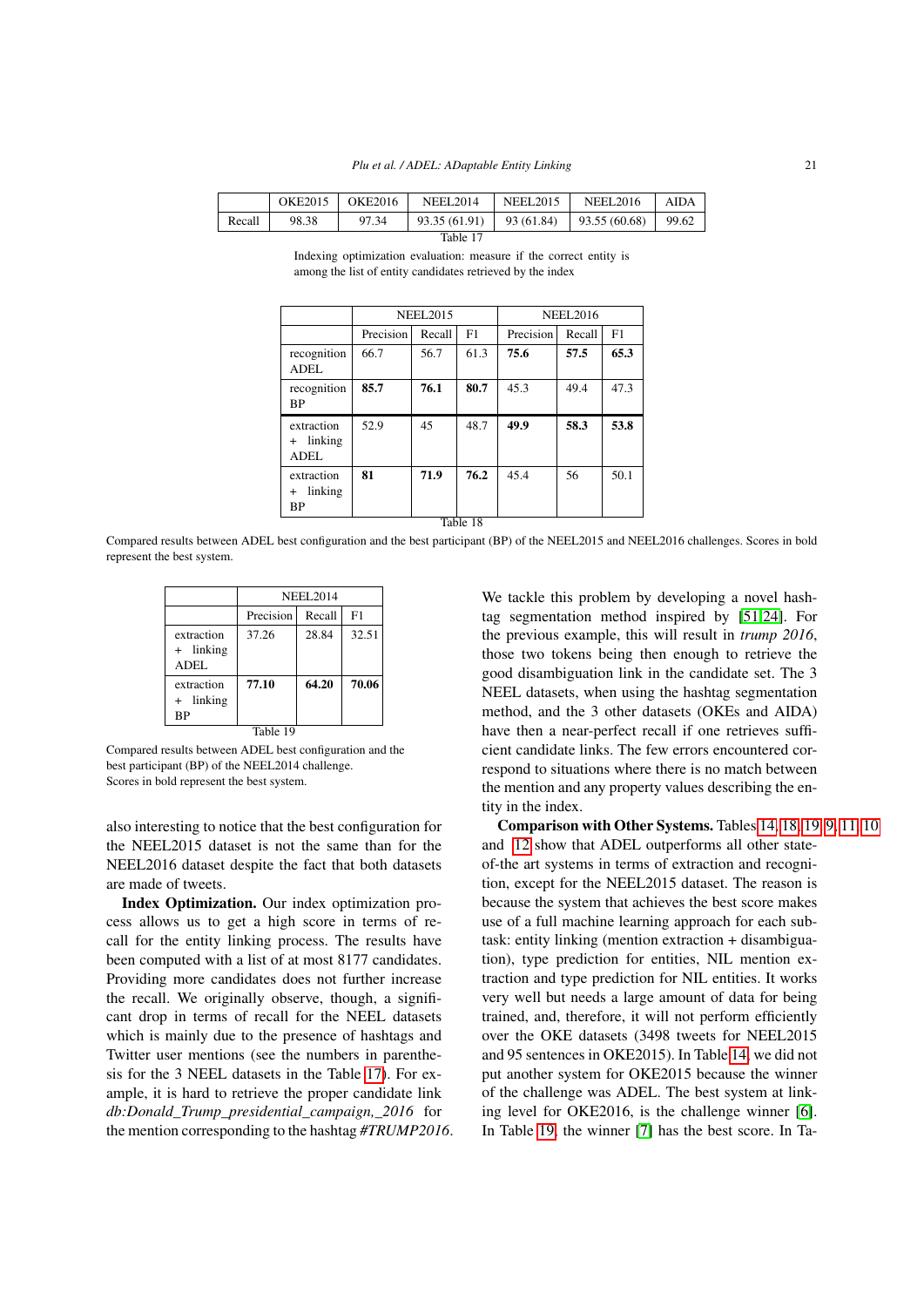ble [18,](#page-20-0) for NEEL2015, the winner has the best scores as well [\[55\]](#page-24-0). In Tables [9,](#page-17-1) [11,](#page-17-2) [10](#page-17-3) and [12,](#page-18-1) ADEL is not the best system for linking, except for NEEL2016. At the linking level, xLisa-NGRAM [\[38\]](#page-23-25) is the best for OKE2015, DoSeR [\[56\]](#page-24-1) is the best for OKE2016 and NEE2014, AGDISTIS [\[53\]](#page-23-13) is the best for NEEL2015, and WAT [\[39\]](#page-23-7) is the best for AIDA. At extraction and linking level: AIDA [\[21\]](#page-22-9) is the best for OKE2015, xLisa-NER [\[38\]](#page-23-25) is the best for OKE2016, DBpedia Spotlight [\[9\]](#page-22-12) is the best for NEEL2014, and AIDA [\[21\]](#page-22-9) is the best for AIDA.

Although the linking results are encouraging, they are still a bit low compared to the other state-of-the-art methods. This can be explained for two reasons:

- 1. It is sensitive to the noise brought at the extraction step since this formula does not take into account the entity context but instead relies on a combination of string distances and the PageRank global score. For example, the string distance score over the title, the redirect and the disambiguation pages between the mention *Trump* and the entity candidate db: Trumpet is higher than with the correct entity candidate db:Donald\_Trump, as *Trump* is closer from *Trumpet* than from *Donald Trump*.
- 2. It is sensitive to the PageRank as if an entity got a very low score in terms of string comparison, if its PageRank is high enough, this entity can become the one with the best final score.

## <span id="page-21-0"></span>6. Conclusion and Future Work

The results are encouraging since we demonstrate that our approach enables to be adaptable for at least three challenges:

- text: different kind of text (newswire, tweets, blog posts, etc.) can be processed;
- knowledge base: different knowledge bases (in terms of language, content and model) can be indexed;
- entity: although focusing on common types (PER-SON, LOCATION and ORGANIZATION), dates, numbers and more fine grained types can also be independently extracted and linked.

The fourth challenge is the language: another language than English can be used by changing the language of the knowledge base, the models used by the NLP system and the surface forms that the dictionary may contain. We have a functional pipeline for French but it has not been evaluated yet. Evaluating ADEL over multiple languages is also part of our future work.

Linking. The linking step is currently the main bottleneck in our approach. The performance drops significantly at this stage mainly due to a fully unsupervised method. Two new methods will be investigated in order to improve this step. The first one consists in using the new fastText[\[3\]](#page-22-20) method which is an efficient learning of word representations and sentence classification. In comparison to Word2Vec [\[31\]](#page-23-26), fast-Text is robust against out of vocabulary words allowing to create and compute similarities between words that do not belong to its model. The second method is to use the Deep Structured Semantic Models [\[23\]](#page-22-21) as a relatedness score. This method can be customized to compute a relatedness score of entities in a knowledge base. Next, with this score, we can build a graph regularization as detailed in [\[22\]](#page-22-22) in order to properly disambiguate the entities. We are also investigating how to use the French lexical network Rezo [\[25\]](#page-22-23) in order to link entities in French texts. Finally, other general knowledge bases such as Freebase and Wikidata will be tested, but also specific ones like Geonames and 3cixty for different kind of text in order to broaden the evaluation domain of our approach.

Recognition. We are currently working on a coreference approach based on [\[8\]](#page-22-24) to improve the accuracy of their approach by adding a semantic layer detailed in [\[40\]](#page-23-27) to the deep neural network. During the overlap resolution, when we merge the results from multiple extractor, if at least two of them extract the same entity but assign a different type (e.g. one with PERSON and the other one with LOCATION), then it is difficult to select the proper type. Therefore, it can be improved by using an ensemble learning approach over each extractor such as the method proposed in [\[12\]](#page-22-25).

Architecture. Although ADEL has a parallel architecture, we are not yet capable of handling live streams of text as the current system is not designed to be distributed. However, multiple instances of ADEL can run at the same time, and a solution could be to plug on top of multiple instances (workers) a load balancing implementation such as the one proposed in Apache Spark<sup>[38](#page-21-1)</sup>.

<span id="page-21-1"></span><sup>38</sup><http://spark.apache.org>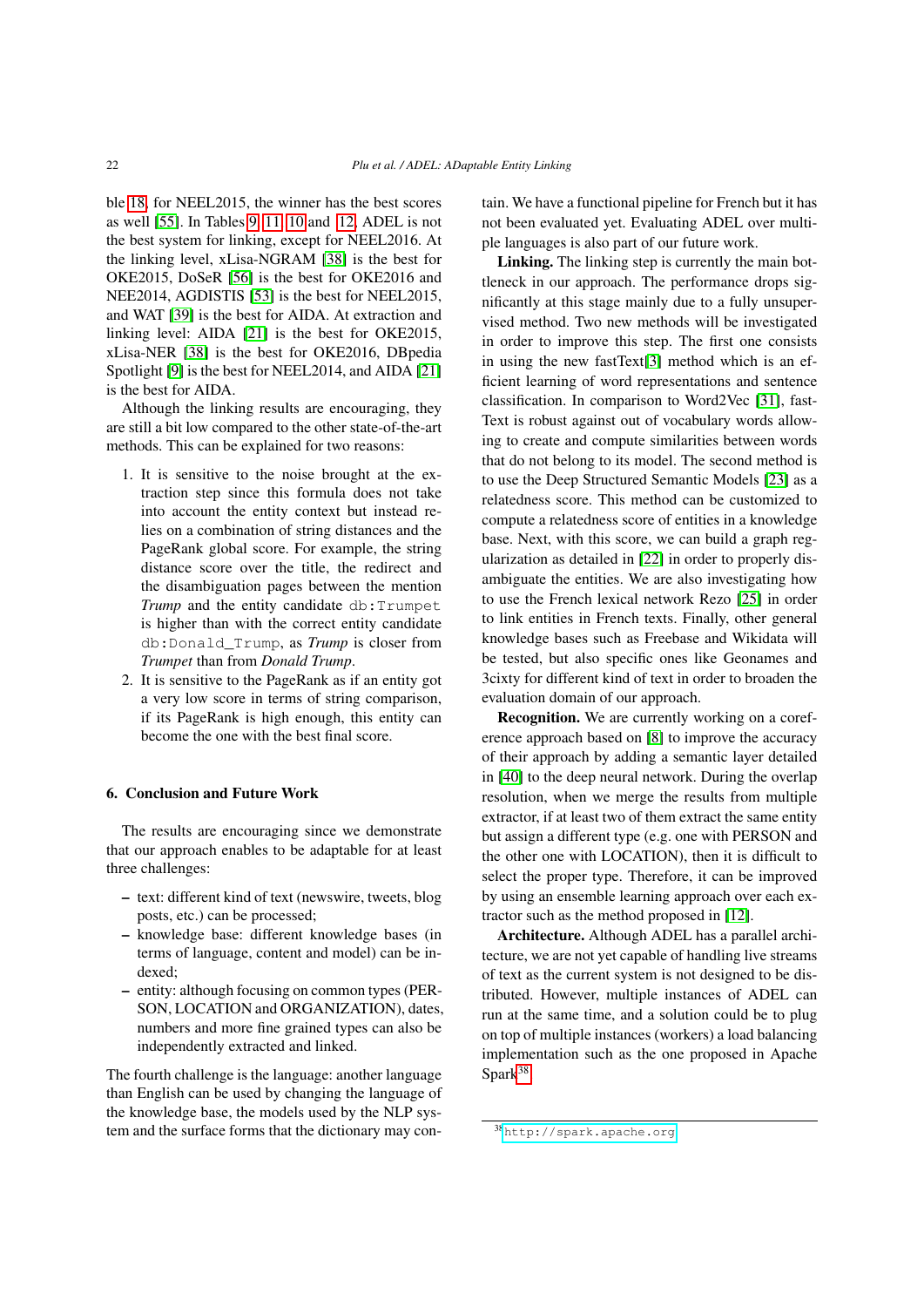#### 7. Acknowledgments

This work has been partially supported by the French National Research Agency (ANR) within the ASRAEL project (ANR-15-CE23-0018), the French Fonds Unique Interministériel (FUI) within the NexGen-TV project and the innovation activities 3cixty (14523) and PasTime (17164) of EIT Digital ([https://](https://www.eitdigital.eu) [www.eitdigital.eu](https://www.eitdigital.eu)).

### References

- <span id="page-22-0"></span>[1] Olfa Ben Ahmed, Gabriel Sargent, Florian Garnier, Benoit Huet, Vincent Claveau, Laurence Couturier, Raphaël Troncy, Guillaume Gravier, Philémon Bouzy, and Fabrice Leménorel. NexGen-TV: Providing Real-Time Insights During Political Debates in a Second Screen Application. In *25th ACM International Conference on Multimedia (ACMMM), Demo Track*, 2017.
- <span id="page-22-16"></span>[2] Amparo Elizabeth Cano Basave, Giuseppe Rizzo, Andrea Varga, Matthew Rowe, Milan Stankovic, and Aba-Sah Dadzie. Making Sense of Microposts (#Microposts2014) Named Entity Extraction & Linking Challenge. In *4 th Workshop on Making Sense of Microposts*, Seoul, Korea, 2014.
- <span id="page-22-20"></span>[3] Piotr Bojanowski, Edouard Grave, Armand Joulin, and Tomas Mikolov. Enriching Word Vectors with Subword Information. *arXiv preprint arXiv:1607.04606*, 2016.
- <span id="page-22-5"></span>[4] Kurt Bollacker, Colin Evans, Praveen Paritosh, Tim Sturge, and Jamie Taylor. Freebase: A Collaboratively Created Graph Database for Structuring Human Knowledge. In *ACM SIG-MOD International Conference on Management of Data*, 2008.
- <span id="page-22-8"></span>[5] Diego Ceccarelli, Claudio Lucchese, Salvatore Orlando, Raffaele Perego, and Salvatore Trani. Dexter: an open source framework for entity linking. In *6 th International Workshop on Exploiting Semantic Annotations in Information Retrieval*, 2013.
- <span id="page-22-19"></span>[6] Mohamed Chabchoub, Michel Gagnon, and Amal Zouaq. Collective disambiguation and Semantic Annotation for Entity Linking and Typing. In *Semantic Web Challenges: 2nd OKE Challenge at ESWC 2016*, 2016.
- <span id="page-22-11"></span>[7] Ming-Wei Chang, Bo-June Paul Hsu, Hao Ma, Ricky Loynd, and Kuansan Wang. E2E: An End-to-End Entity Linking System for Short and Noisy Text. In *4 th Workshop on Making Sense of Microposts*, Seoul, Korea, 2014.
- <span id="page-22-24"></span>[8] Kevin Clark and Christopher D. Manning. Improving Coreference Resolution by Learning Entity-Level Distributed Representations. In *54th Annual Meeting of the Association for Computational Linguistics (ACL)*, 2016.
- <span id="page-22-12"></span>[9] Joachim Daiber, Max Jakob, Chris Hokamp, and Pablo N. Mendes. Improving efficiency and accuracy in multilingual entity extraction. In *9 th International Conference on Semantic Systems (I-SEMANTICS)*, Graz, Austria, 2013.
- <span id="page-22-15"></span>[10] Leon Derczynski, Alan Ritter, Sam Clark, and Kalina Bontcheva. Twitter Part-of-Speech Tagging for All: Overcoming Sparse and Noisy Data. In *International Conference on Recent Advances in Natural Language Processing (RANLP)*, 2013.
- <span id="page-22-14"></span>[11] Greg Durrett and Dan Klein. A Joint Model for Entity Analysis: Coreference, Typing, and Linking. *TACL*, 2014.
- <span id="page-22-25"></span>[12] Marieke Van Erp, Giuseppe Rizzo, and Raphaël Troncy. Learning with the Web: Spotting Named Entities on the Intersection of NERD and Machine Learning. In *Making Sense of Microposts (#MSM2013) Concept Extraction Challenge*, 2013.
- <span id="page-22-6"></span>[13] Fredo Erxleben, Michael Günther, Markus Krötzsch, Julian Mendez, and Denny Vrandečić. Introducing Wikidata to the Linked Data Web. In *Proceedings of the 13th International Semantic Web Conference (ISWC)*, 2014.
- <span id="page-22-3"></span>[14] Michael Färber, Frederic Bartscherer, Carsten Menne, and Achim Rettinger. Linked Data Quality of DBpedia, Freebase, OpenCyc, Wikidata and YAGO. *Semantic Web Journal*, 2016.
- <span id="page-22-2"></span>[15] Paolo Ferragina and Ugo Scaiella. TAGME: on-the-fly annotation of short text fragments (by wikipedia entities). In *19th ACM Conference on Information and Knowledge Management (CIKM)*, 2010.
- <span id="page-22-10"></span>[16] Jenny Rose Finkel, Trond Grenager, and Christopher D. Manning. Incorporating Non-local Information into Information Extraction Systems by Gibbs Sampling. In *43rd Annual Meeting of the Association for Computational Linguistics (ACL)*, 2005.
- <span id="page-22-13"></span>[17] Jorge Gracia, Daniel Vila-Suero, John P. McCrae, Tiziano Flati, Ciro Baron, and Milan Dojchinovski. Language Resources and Linked Data: A Practical Perspective. In *Knowledge Engineering and Knowledge Management (EKAW) Satellite Events, VISUAL, EKM1, and ARCOE-Logic*, 2014.
- <span id="page-22-7"></span>[18] Guillaume Gravier, Gilles Adda, Niklas Paulsson, Matthieu Carré, Aude Giraudel, and Olivier Galibert. The ETAPE corpus for the evaluation of speech-based TV content processing in the French language. In *8 th International Conference on Language Resources and Evaluation (LREC)*, 2012.
- <span id="page-22-1"></span>[19] Ralph Grishman and Beth Sundheim. Design of the muc-6 evaluation. In *6 th Conference on Message Understanding (MUC)*, 1995.
- <span id="page-22-17"></span>[20] Ben Hachey, Joel Nothman, and Will Radford. Cheap and easy entity evaluation. In *52nd Annual Meeting of the Association for Computational Linguistics (ACL)*, 2014.
- <span id="page-22-9"></span>[21] Johannes Hoffart, Mohamed Amir Yosef, Ilaria Bordino, Hagen Fürstenau, Manfred Pinkal, Marc Spaniol, Bilyana Taneva, Stefan Thater, and Gerhard Weikum. Robust Disambiguation of Named Entities in Text. In *Conference on Empirical Methods in Natural Language Processing (EMNLP)*, Edinburgh, UK, 2011.
- <span id="page-22-22"></span>[22] Hongzhao Huang, Yunbo Cao, Xiaojiang Huang, Heng Ji, and Chin-Yew Lin. Collective Tweet Wikification based on Semisupervised Graph Regularization. In *52nd Annual Meeting of the Association for Computational Linguistics (ACL)*, 2014.
- <span id="page-22-21"></span>[23] Po-Sen Huang, Xiaodong He, Jianfeng Gao, Li Deng, Alex Acero, and Larry Heck. Learning Deep Structured Semantic Models for Web Search Using Clickthrough Data. In *22nd ACM International Conference on Information & Knowledge Management (CIKM)*, 2013.
- <span id="page-22-18"></span>[24] Jhonata Pereira-Martins Jack Reuter and Jugal Kalita. Segmenting twitter hashtags. *International Journal on Natural Language Computing*, 2016.
- <span id="page-22-23"></span>[25] Mathieu Lafourcade and Alain Joubert. Increasing Long Tail in Weighted Lexical Networks. In *Cognitive Aspects of the Lexicon (CogAlex-III), COLING*, 2012.
- <span id="page-22-4"></span>[26] Jens Lehmann, Robert Isele, Max Jakob, Anja Jentzsch, Dimitris Kontokostas, Pablo N. Mendes, Sebastian Hellmann, Mo-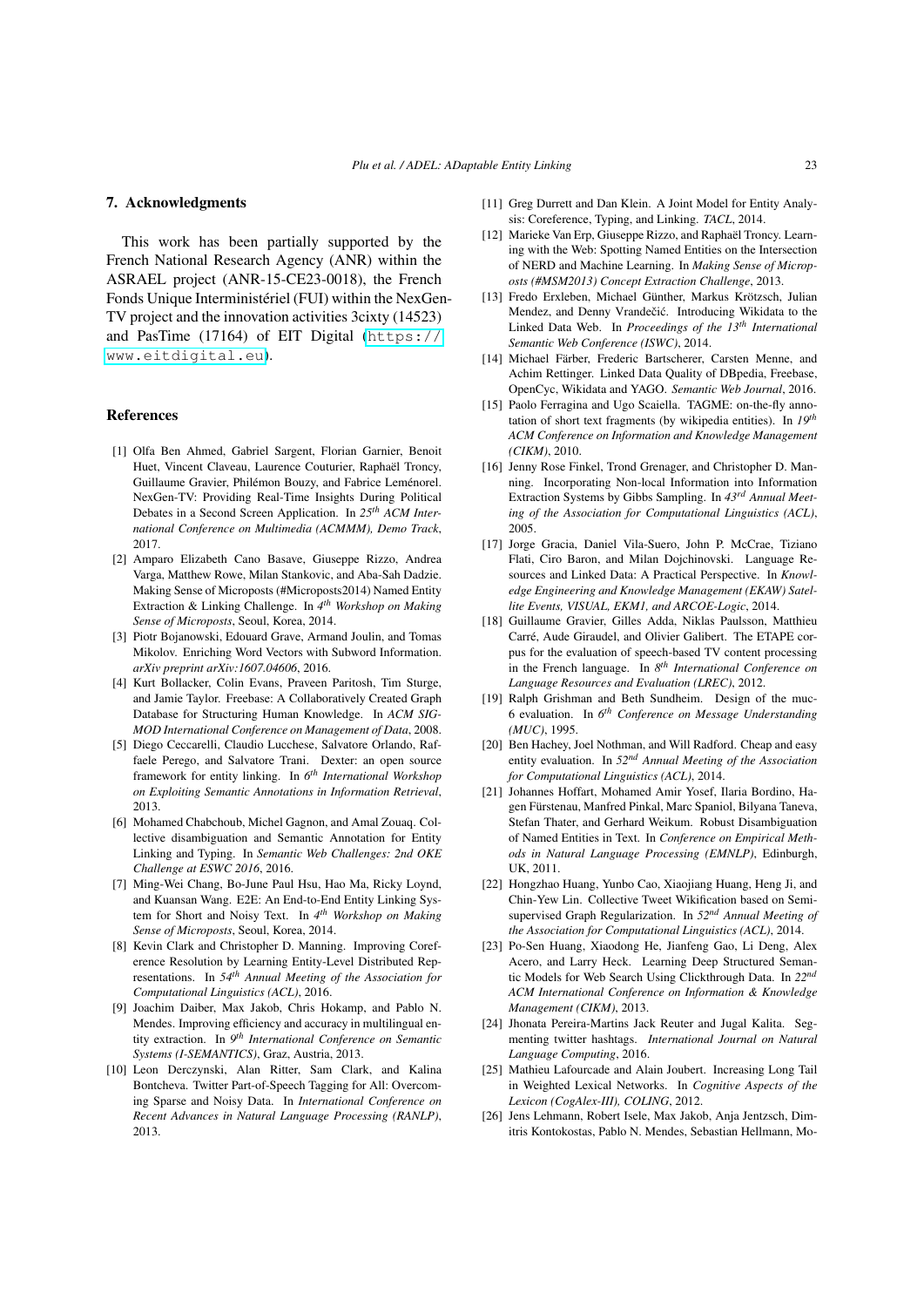hamed Morsey, Patrick van Kleef, Sören Auer, and Christian Bizer. DBpedia - A Large-scale, Multilingual Knowledge Base Extracted from Wikipedia. *Semantic Web Journal*, 2015.

- <span id="page-23-11"></span>[27] Xiao Ling, Sameer Singh, and Daniel S. Weld. Design Challenges for Entity Linking. *Transactions of the Association for Computational Linguistics TACL*, 2015.
- <span id="page-23-16"></span>[28] Gang Luo, Xiaojiang Huang, Chin yew Lin, and Zaiqing Nie. Joint Named Entity Recognition and Disambiguation. In *International Conference on Empirical Methods on Natural Language Processing (EMNLP)*, 2015.
- <span id="page-23-14"></span>[29] Christopher D. Manning, Mihai Surdeanu, John Bauer, Jenny Finkel, Steven J. Bethard, and David McClosky. The Stanford CoreNLP Natural Language Processing Toolkit. In *Association for Computational Linguistics (ACL) System Demonstrations*, 2014.
- <span id="page-23-8"></span>[30] Pablo N. Mendes, Max Jakob, Andrés García-Silva, and Christian Bizer. DBpedia Spotlight: shedding light on the web of documents. In *7 th International Conference on Semantic Systems (I-SEMANTICS)*, Graz, Austria, 2011.
- <span id="page-23-26"></span>[31] Tomas Mikolov, Ilya Sutskever, Kai Chen, Greg Corrado, and Jeffrey Dean. Distributed Representations of Words and Phrases and their Compositionality. *CoRR*, 2013.
- <span id="page-23-10"></span>[32] Andrea Moro, Alessandro Raganato, and Roberto Navigli. Entity Linking meets Word Sense Disambiguation: a Unified Approach. *TACL*, 2014.
- <span id="page-23-3"></span>[33] Roberto Navigli and Simone Paolo Ponzetto. BabelNet: The Automatic Construction, Evaluation and Application of a Wide-Coverage Multilingual Semantic Network. *Artificial Intelligence*, 2012.
- <span id="page-23-15"></span>[34] Dat Ba Nguyen, Martin Theobald, and Gerhard Weikum. J-NERD: Joint Named Entity Recognition and Disambiguation with Rich Linguistic Features. *TACL*, 2016.
- <span id="page-23-0"></span>[35] Kiem-Hieu Nguyen, Xavier Tannier, Olivier Ferret, and Romaric Besançon. Generative Event Schema Induction with Entity Disambiguation. In *53rd Annual Meeting of the Association for Computational Linguistics (ACL)*, 2015.
- <span id="page-23-20"></span>[36] Andrea Giovanni Nuzzolese, Anna Lisa Gentile, Valentina Presutti, Aldo Gangemi, Darìo Garigliotti, and Roberto Navigli. The First Open Knowledge Extraction Challenge. In *12th European Semantic Web Conference (ESWC)*, 2015.
- <span id="page-23-21"></span>[37] Andrea Giovanni Nuzzolese, Anna Lisa Gentile, Valentina Presutti, Aldo Gangemi, Robert Meusel, and Heiko Paulheim. The Second Open Knowledge Extraction Challenge. In *13th European Semantic Web Conference (ESWC)*, 2016.
- <span id="page-23-25"></span>[38] Christian Paul, Achim Rettinger, Aditya Mogadala, Craig A. Knoblock, and Pedro Szekely. Efficient Graph-based Document Similarity. In *13th Extended Semantic Web Conference (ESWC)*, 2016.
- <span id="page-23-7"></span>[39] Francesco Piccinno and Paolo Ferragina. From TagME to WAT: a new entity annotator. In 1<sup>st</sup> International Workshop *on Entity Recognition & Disambiguation (ERD)*, Gold Coast, Queensland, Australia, 2014.
- <span id="page-23-27"></span>[40] Roman Prokofyev, Alberto Tonon, Michael Luggen, Loic Vouilloz, Djellel Eddine Difallah, and Philippe Cudré-Mauroux. SANAPHOR: Ontology-Based Coreference Resolution. In *14th International Semantic Web Conference (ISWC)*, 2015.
- <span id="page-23-18"></span>[41] Yves Raimond, Samer Abdallah, Mark Sandler, and Frederick Giasson. The Music Ontology. In *8 th International Conference on Music Information Retrieval (ISMIR)*, 2007.
- <span id="page-23-22"></span>[42] Giuseppe Rizzo, Amparo Elizabeth Cano Basave, Bianca Pereira, and Andrea Varga. Making Sense of Microposts (#Microposts2015) Named Entity rEcognition and Linking (NEEL) Challenge. In *5 th Workshop on Making Sense of Microposts*, Florence, Italy, 2015.
- <span id="page-23-1"></span>[43] Giuseppe Rizzo, Bianca Pereira, Andrea Varga, Marieke van Erp, and Amparo Elizabeth Cano Basave. Lessons Learnt from the Named Entity rEcognition and Linking (NEEL) Challenge Series. *Semantic Web Journal*, 2017.
- <span id="page-23-19"></span>[44] Giuseppe Rizzo and Raphaël Troncy. NERD: A Framework for Unifying Named Entity Recognition and Disambiguation Extraction Tools. In *13th Conference of the European Chapter of the Association for Computational Linguistics (EACL), Demo Track*, 2012.
- <span id="page-23-4"></span>[45] Giuseppe Rizzo, Raphäel Troncy, Oscar Corcho, Anthony Jameson, Julien Plu, Juan Carlos Ballesteros Hermida, Ahmad Assaf, Catalin Barbu, Adrian Spirescu, Kai-Dominik Kuhn, Irene Celino, Rachit Agarwal, Cong Kinh Nguyen, Animesh Pathak, Christian Scanu, Massimo Valla, Timber Haaker, Emiliano Sergio Verga, Matteo Rossi, and José Luis Redondo García. 3cixty@Expo Milano 2015: Enabling Visitors to Explore a Smart City. In *14th International Semantic Web Conference, Semantic Web Challenge (ISWC)*, 2015.
- <span id="page-23-6"></span>[46] Giuseppe Rizzo, Marieke van Erp, Julien Plu, and Raphaël Troncy. NEEL 2016: Named Entity rEcognition & Linking challenge report. In *6 th International Workshop on Making Sense of Microposts*, 2016.
- <span id="page-23-5"></span>[47] Erik F. Tjong Kim Sang and Fien De Meulder. Introduction to the CoNLL-2003 Shared Task: Language-independent Named Entity Recognition. In *7 th Conference on Natural Language Learning HLT-NAACL*, 2003.
- <span id="page-23-9"></span>[48] Ugo Scaiella, Michele Barbera, Stefano Parmesan, Gaetano Prestia, Emilio Del Tessandoro, and Mario Verí. DataTXT at #Microposts2014 Challenge. In *4 th Workshop on Making Sense of Microposts*, Seoul, Korea, 2014.
- <span id="page-23-17"></span>[49] Avirup Sil and Alexander Yates. Re-ranking for Joint Namedentity Recognition and Linking. In *22nd ACM International Conference on Information & Knowledge Management (CIKM)*, 2013.
- <span id="page-23-12"></span>[50] René Speck and Axel-Cyrille Ngonga Ngomo. Ensemble Learning for Named Entity Recognition. In *13th International Semantic Web Conference (ISWC)*, Riva del Garda, Italy, 2014.
- <span id="page-23-24"></span>[51] S.P.Sharmila and P.Kola Sujatha. Segmentation based representation for tweet hashtag. In *7 th International Conference on Advanced Computing,*, 2015.
- <span id="page-23-2"></span>[52] Fabian M. Suchanek, Gjergji Kasneci, and Gerhard Weikum. YAGO: A Large Ontology from Wikipedia and WordNet. *Journal of Web Semantics*, 6:203–217, 2008.
- <span id="page-23-13"></span>[53] Ricardo Usbeck, Axel-Cyrille Ngonga Ngomo, Michael Röder, Daniel Gerber, SandroAthaide Coelho, Sören Auer, and Andreas Both. AGDISTIS - Graph-Based Disambiguation of Named Entities Using Linked Data. In *13th International Semantic Web Conference (ISWC)*, 2014.
- <span id="page-23-23"></span>[54] Ricardo Usbeck, Michael Röder, Axel-Cyrille Ngonga Ngomo, Ciro Baron, Andreas Both, Martin Brümmer, Diego Ceccarelli, Marco Cornolti, Didier Cherix, Bernd Eickmann, Paolo Ferragina, Christiane Lemke, Andrea Moro, Roberto Navigli, Francesco Piccinno, Giuseppe Rizzo, Harald Sack, René Speck, Raphaël Troncy, Jörg Waitelonis, and Lars Wesemann. GERBIL – General Entity Annotation Benchmark Framework. In *24th World Wide Web Conference (WWW)*, 2015.